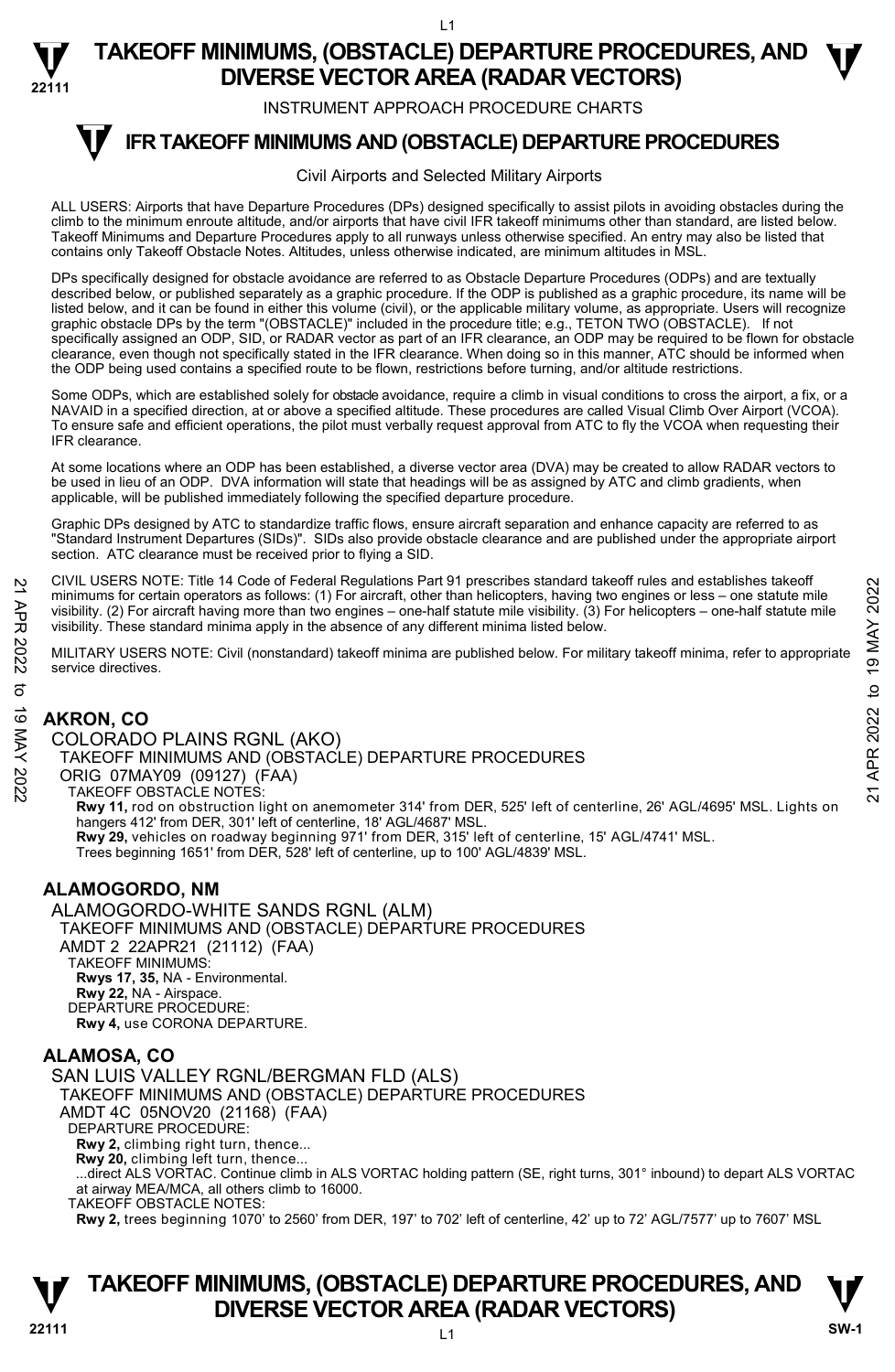

# **ALBUQUERQUE, NM**

ALBUQUERQUE INTL SUNPORT (ABQ)

TAKEOFF MINIMUMS AND (OBSTACLE) DEPARTURE PROCEDURES

AMDT 7 29MAY14 (14149) (FAA)

TAKEOFF MINIMUMS:

**Rwy 8,** std. w/min. climb of 515' per NM to 7800.

DEPARTURE PROCEDURE:

**Rwys 3, 30,** climbing left turn direct ABQ VORTAC. If required, continue climb in ABQ VORTAC holding pattern (hold W, left turns, 077° inbound) to cross ABQ VORTAC at or above MEA/MCA for route of flight.

**Rwy 8,** climbing right turn direct ABQ VORTAC. If required, continue climb in ABQ VORTAC holding pattern (hold<br>W, left turns, 077° inbound) to cross ABQ VORTAC at or above MEA/MCA for route of flight. (Do not exceed 250 K ABQ VORTAC).

**Rwys 12, 21,** climbing right turn direct ABQ VORTAC. If required, continue climb in ABQ VORTAC holding pattern<br>(hold W, left turns, 077° inbound) to cross ABQ VORTAC at or above MEA/MCA for route of flight.

**Rwy 26,** climb direct ABQ VORTAC. If required, continue climb in ABQ VORTAC holding pattern. (Hold W, left turns, 077° inbound) to cross ABQ VORTAC at or above MEA/MCA for route of flight.

TAKEOFF OBSTACLE NOTES:

**Rwy 3,** tank 4961' from DER, 1708' left of centerline, 150' AGL/5466' MSL.

Water tower 4984' from DER, 1713' left of centerline, 156' AGL/5468' MSL.

**Rwy 12,** electrical equipment 36' from DER, 214' right of centerline, 16' AGL/5315' MSL. **Rwy 21,** terrain beginning 159' from DER, 77' right of centerline, up to 5315' MSL.

Terrain beginning 199' from DER, 100' left of centerline, up to 5311' MSL.

**Rwy 26,** sign 38' from DER, 431' left of centerline, 14' AGL/5314' MSL. **Rwy 30**, sign 48' from DER, 178' right of centerline, 15' AGL/5315' MSL.

Vehicle on road 229' from DER, 546' left of centerline, 19' AGL/5319' MSL. Poles and tower beginning 876' from DER, 480' right of centerline, up to 93' AGL/5393' MSL.

DIVERSE VECTOR AREA (RADAR VECTORS)

ORIG 21JUL16 (16203) (FAA)

 **Rwy 3, 12, 21, 26, 30,** Heading as assigned by ATC.  **Rwy 8,** Heading as assigned by ATC; requires minimum climb of 470' per NM to 7600. Do not exceed 240Kts until established on assigned heading. **EXECUTE SET AND ASSESS AND ACT CONSTACTS** THE SUPPOSE THE SUPPOSED ON A SERVER AND CONDUBLE EAGLE II (AEG)<br>
21 DOUBLE EAGLE II (AEG)<br>
22 DOUBLE EAGLE II (AEG)<br>
22 TAKEOFF MINIMUMS AND (OBSTACLE) DEPARTURE PROCEDURES<br>
23

DOUBLE EAGLE II (AEG)

#### TAKEOFF MINIMUMS AND (OBSTACLE) DEPARTURE PROCEDURES

AMDT 1 14FEB08 (08045) (FAA)

DEPARTURE PROCEDURE:

**Rwy 4 ,** climb heading 035° to 11700 before turning right, all others turn left on course.

**Rwy 17,** climb heading 169° to 9400 before turning left, all others turn right on course. **Rwy 22,** climb heading 215° to 9100 before turning left, all others turn right on course.

**Rwy 35 ,** climb heading 349° to 11000 before turning right, all others turn left on course.

TAKEOFF OBSTACLE NOTES:

**Rwy 17,** antenna 64' from DER, 395' left of centerline, 8' AGL/ 5807' MSL.

Tree 3482' from DER, 1409' right of centerline, 100' AGL/ 5919' MSL.

**Rwy 35,** antenna 53' from DER, 405' right of centerline, 9' AGL/ 5808' MSL.

# **ANGEL FIRE, NM**

ANGEL FIRE (AXX) TAKEOFF MINIMUMS AND (OBSTACLE) DEPARTURE PROCEDURES AMDT 1 31JUL08 (08213) (FAA) TAKEOFF MINIMUMS: **Rwy 35,** NA-obstacles. DEPARTURE PROCEDURE: **Rwy 17,** use ANEKE RNAV DEPARTURE.

## **ARTESIA, NM**

ARTESIA MUNI (ATS)

TAKEOFF MINIMUMS AND (OBSTACLE) DEPARTURE PROCEDURES

AMDT 1A 15AUG19 (19227) (FAA)

TAKEOFF OBSTACLE NOTES:

**Rwy 4,** vegetation 88' from DER, 189' right of centerline, 7' AGL/3524' MSL.

Vehicles on road beginning 385' from DER, 407' right of centerline crossing runway extended centerline, up to 15' AGL/3534' **MSL** 

**Rwy 22**, aircraft on tarmac beginning at DER, 147' right of centerline, up to 42' AGL/3591' MSL.<br>Vehicles on road beginning 541' from DER, 638' left of centerline, crossing runway extended centerline, up to 15' AGL/3564' MSL.

**Rwy 31,** taxiing aircraft beginning at DER, 114' left of centerline, crossing runway extended centerline, up to 42' AGL/3551' MSL.

Vegetation 62' from DER, 493' left of centerline, 8' AGL/3542' MSL.

Towers beginning 2596' from DER, 1109' right of centerline, up to 88' AGL/3619' MSL.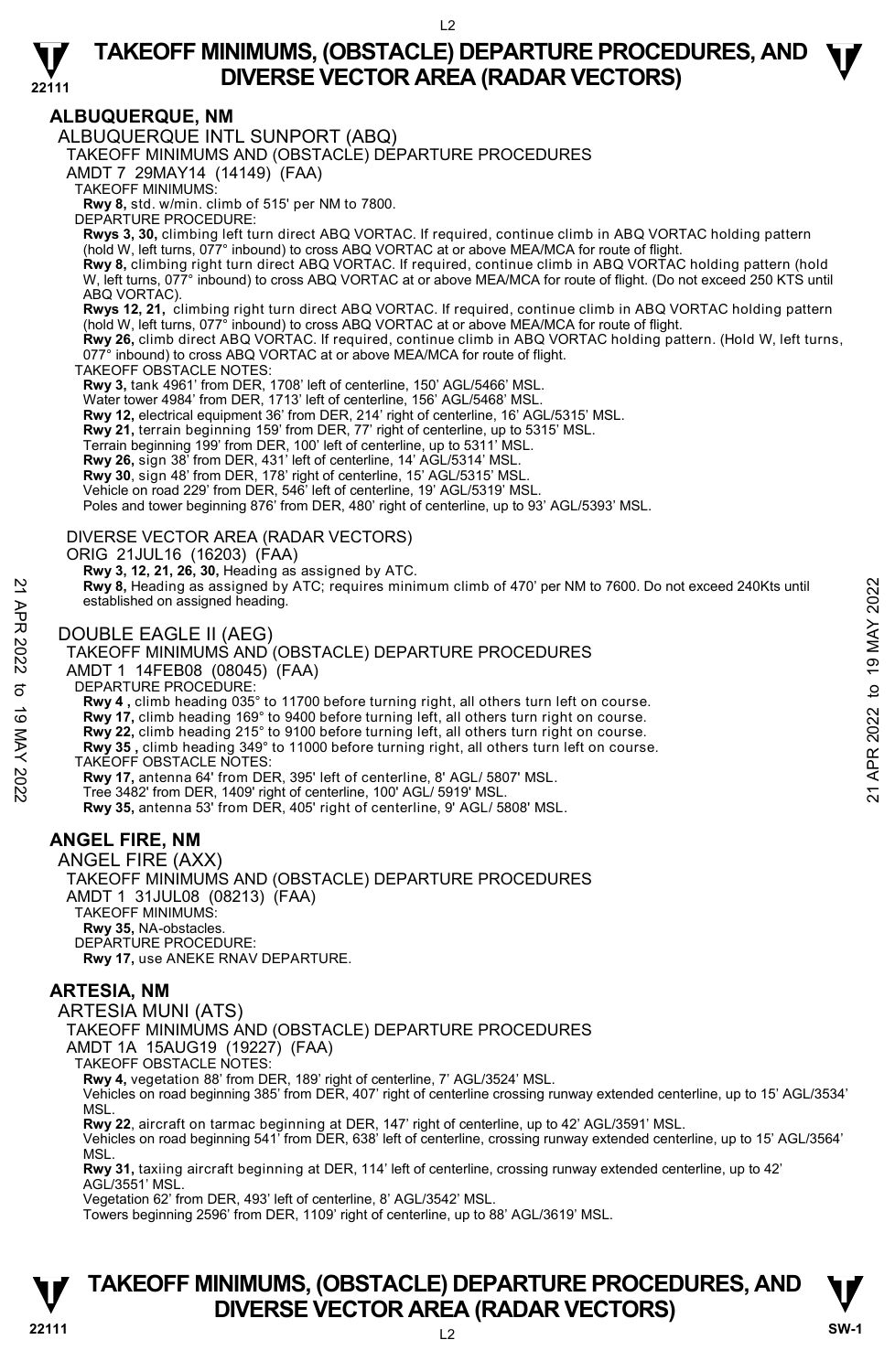### **ASPEN, CO**

**22111** 

ASPEN-PITKIN COUNTY/SARDY FLD (ASE) TAKEOFF MINIMUMS AND (OBSTACLE) DEPARTURE PROCEDURES AMDT 8 25SEP08 (21168) (FAA) TAKEOFF MINIMUMS: **Rwy 15,** NA-Terrain. DEPARTURE PROCEDURE: **Rwy 33,** use SARDD DEPARTURE.

#### **BELEN, NM**

BELEN RGNL (BRG)

TAKEOFF MINIMUMS AND (OBSTACLE) DEPARTURE PROCEDURES

AMDT 1B 13SEP18 (18256) (FAA)

TAKEOFF MINIMUMS:

**Rwys 13, 31,** NA - Environmental.

**Rwy 3**, std. w/min. climb of 350' per NM to 12000, or 3300-3 for VCOA.

**Rwy 21,** std. w/min. climb of 325' per NM to 11900, or 3300-3 for VCOA.

VCOA:

**Rwys 3, 21,** obtain ATC approval for VCOA when requesting IFR clearance. Climb in visual conditions to cross Belen Regional Airport at or above 8400 before proceeding on course.

TAKEOFF OBSTACLE NOTES:

**Rwy 21,** power poles beginning 1150' from DER, 275' left of centerline, up to 34' AGL/5236' MSL.

### **BUCKLEY SFB (KBKF)**

#### AURORA, CO

TAKEOFF MINIMUMS AND (OBSTACLE) DEPARTURE PROCEDURES 02DEC21 (21336) (USAF) Diverse departure NA. Use published departure procedures for obstacle avoidance.

## **BUENA VISTA, CO**

CENTRAL COLORADO RGNL (AEJ) TAKEOFF MINIMUMS AND (OBSTACLE) DEPARTURE PROCEDURES AMDT 1 04SEP03 (03247) (FAA) TAKEOFF MINIMUMS: **Rwy 15,** std. with a min. climb of 400' per NM to 8200 then 340' per NM to 15500. **Rwy 33,** NA-due to terrain. DEPARTURE PROCEDURE: **Rwy 15,** use PUEBLO RNAV DEPARTURE. **Rwy 33,** NA-due to terrain. TAKEOFF OBSTACLE NOTES: **Rwy 15,** tree 4468' from DER, 659' right of centerline, 60' AGL/8159' MSL. **BURLINGTON, CO**  KIT CARSON COUNTY (ITR) 21<br> **21 BUENA VISTA, CO**<br>
CENTRAL COLORADO RGNL (AEJ)<br>
TAKEOFF MINIMUMS AND (OBSTACLE) DEPARTURE PROCEDURES<br>
AMDT 1 04SEP03 (03247) (FAA)<br>
TAKEOFF MINIMUMS:<br>
TAKEOFF MINIMUMS:<br>
TAKEOFF MINIMUMS:<br>
S<br> **22 Rwy 15**, ste PUEBL

TAKEOFF MINIMUMS AND (OBSTACLE) DEPARTURE PROCEDURES ORIG-A 01FEB18 (18032) (FAA) TAKEOFF OBSTACLE NOTES: **Rwy 15,** terrain beginning 32' from DER, 321' right of centerline, up to 4213' MSL.

# **CANNON AFB (KCVS),**

CLOVIS, NM TAKEOFF MINIMUMS AND (OBSTACLE) DEPARTURE PROCEDURES AMDT 1 13SEP18 (18256) Diverse departure authorized all runways. TAKEOFF OBSTACLE NOTES: **Rwy 4,** terrain 0' from DER, 500' left of cntrln, 4305' MSL. Terrain 1061' from DER, 784' left of cntrln, 4329' MSL. Terrain 1064' from DER, 772' left of cntrln, 4327' MSL. Terrain 1187' from DER, 818' left of cntrln, 4327' MSL. Terrain 267' from DER, 567' left of cntrln, 4304' MSL. **Rwy 13,** terrain 0' from DER, 500' left of cntrln, 4280' MSL. Terrain 276' from DER, 532' left of cntrln, 4281' MSL. **Rwy 22,** terrain 0' from DER, 500' right of cntrln, 4283' MSL. Terrain 537' from DER, 640' left of cntrln, 4295' MSL. Terrain 554' from DER, 648' left of cntrln, 4292' MSL. **Rwy 31,** terrain 0' from DER, 500' left of cntrln, 4294' MSL. Terrain 190' from DER, 551' right of cntrln, 4309' MSL. Terrain 277' from DER, 505' right of cntrln, 4311' MSL.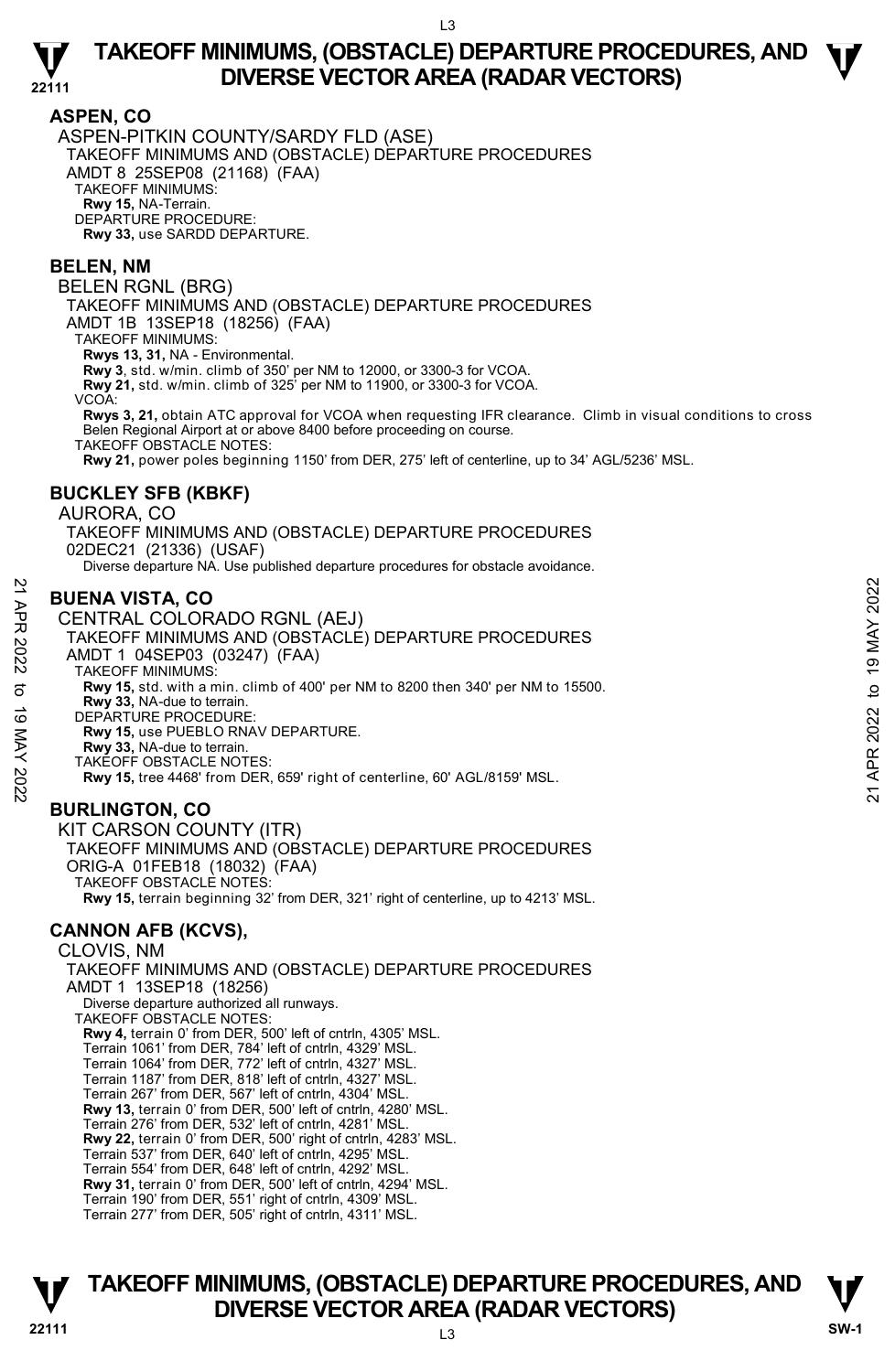

# **CANON CITY, CO**

**22111** 

FREMONT COUNTY (1V6)

TAKEOFF MINIMUMS AND (OBSTACLE) DEPARTURE PROCEDURES

AMDT 3 08NOV18 (18312) (FAA)

TAKEOFF MINIMUMS:

**Rwys 17, 35,** NA-ATC DEPARTURE PROCEDURE:

**Rwy 11,** climb on heading 113° and PUB R-274 to PUB VORTAC before proceeding on course.

**Rwy 29**, climbing left turn to intercept PUB R-274 to PUB VORTAC before proceeding on course. Do not exceed 210 KIAS until established on PUB R-274 eastbound.

TAKEOFF OBSTACLE NOTES:

**Rwy 11**, tree and pole beginning 4' from DER, 20' left of centerline, up to 5383' MSL.

Pole 9' from DER, 19' right of centerline, 5383' MSL. Tree 28' from DER, 213' left of centerline, 5384' MSL.

**Rwy 29,** fence, NAVAID beginning 8' from DER, 112' right of centerline, up to 17' AGL/5450' MSL.

Vehicles on road beginning 57' from DER, 290' left of centerline, up to 5450' MSL. Vehicles on road 349' from DER, 541' right of centerline, 5454' MSL.

### **CARLSBAD, NM**

CAVERN CITY AIR TRML (CNM) TAKEOFF MINIMUMS AND (OBSTACLE) DEPARTURE PROCEDURES ORIG 13JAN11 (21112) (FAA) TAKEOFF MINIMUMS: **Rwy 21,** std. w/min. climb of 206' per NM to 4300, or 1200-3 for climb in visual conditions. **Rwy 26,** std. w/min. climb of 241' per NM to 4500, or 1300-3 for climb in visual conditions. **Rwy 32L,** std. w/min. climb of 208' per NM to 4100. DEPARTURE PROCEDURE: **Rwy 21,** for climb in visual conditions, cross Cavern City Air Trml at or above 4300 before proceeding on course. **Rwys 26, 32L,** for climb in visual conditions, cross Cavern City Air Trml at or above 4400 before proceeding on course. **Rwy 32R,** Climb heading 341° to 4100 before turning left. TAKEOFF OBSTACLE NOTES: **Rwy 3,** bushes beginning 65' from DER, 344' right of centerline, up to 6' AGL/3254' MSL. Vehicle on road 388' from DER, 514' right of centerline, 15' AGL/3260' MSL. **Rwy 8,** pole 604' from DER, 192' right of centerline, 26' AGL/3264' MSL. **Rwy 14L,** bush 110' from DER, 216' left of centerline, 4' AGL/3246' MSL. Localizer 164' from DER, 458' right of centerline, 8' AGL/3250' MSL. Vehicle on road 398' from DER, 121' left of centerline, 15' AGL/3257' MSL. Pole 398' from DER, 129' left of centerline, 20' AGL/3265' MSL. Pole 520' from DER, 27' right of centerline, 24' AGL/3269' MSL. Vehicle on road 720' from DER, 462' right of centerline, 15' AGL/3260' MSL. Pole 837' from DER. 444' right of centerline, 26' AGL/3299' MSL. **Rwy 26,** bush 107' from DER, 193' left of centerline, 6' AGL/3276' MSL. **Rwy 32R,** fence 43' from DER, 333' left of centerline, 4' AGL/3273' MSL. **CLAYTON, NM**  CLAYTON MUNI AIRPARK (CAO) TAKEOFF MINIMUMS AND (OBSTACLE) DEPARTURE PROCEDURES AMDT 1A 31JAN19 (19031) (FAA) TAKEOFF MINIMUMS: **Rwy 2,** std. w/min. climb of 220' per NM to 6700. **Rwy 30,** std. w/min. climb of 257' per NM to 6700. DEPARTURE PROCEDURE: **Rwy 20,** climb heading 201° to 5500 before turning right. **Rwy 30,** climb heading 301° to 6700 before turning left. TAKEOFF OBSTACLE NOTES: **Rwy 2,** sign 2' from DER, 201' left of centerline, 4' AGL/4971' MSL. Fence 5' from DER, 418' left of centerline, 4' AGL/4972' MSL. Fence 183' from DER, 513' left of centerline, 7' AGL/4975' MSL. **Rwy 12,** vegetation 15' from DER, on centerline, 4948' MSL. Provides a State in the saling 341° to 4100 before turning left.<br>
TAKEOFF OBSTACLE NOTES:<br>
TAKEOFF OBSTACLE NOTES:<br>
Revy 3, bushes beginning 65' from DER, 344' right of centerline, up to 6' AGL/3254' MSL.<br>
Yehicle on road

**Rwy 20,** general utility 9' from DER, 123' right of centerline, 4' AGL/4967' MSL.

Fence 33' from DER, 484' right of centerline, 6' AGL/4971' MSL. **Rwy 30,** terrain 5' from DER, 242' left of centerline, 4968' MSL.

Electrical system, sign beginning 21' from DER, 123' left of centerline, up to 4' AGL/4971' MSL.

Vegetation 88' from DER, 172' right of centerline, 4969' MSL. Vegetation beginning 102' from DER, 365' right of centerline, up to 4970' MSL.

Vegetation 181' from DER, 153' right of centerline, 4972' MSL. Vegetation 183' from DER, 283' right of centerline, 4973' MSL.

Vegetation 194' from DER, 323' left of centerline, 4972' MSL.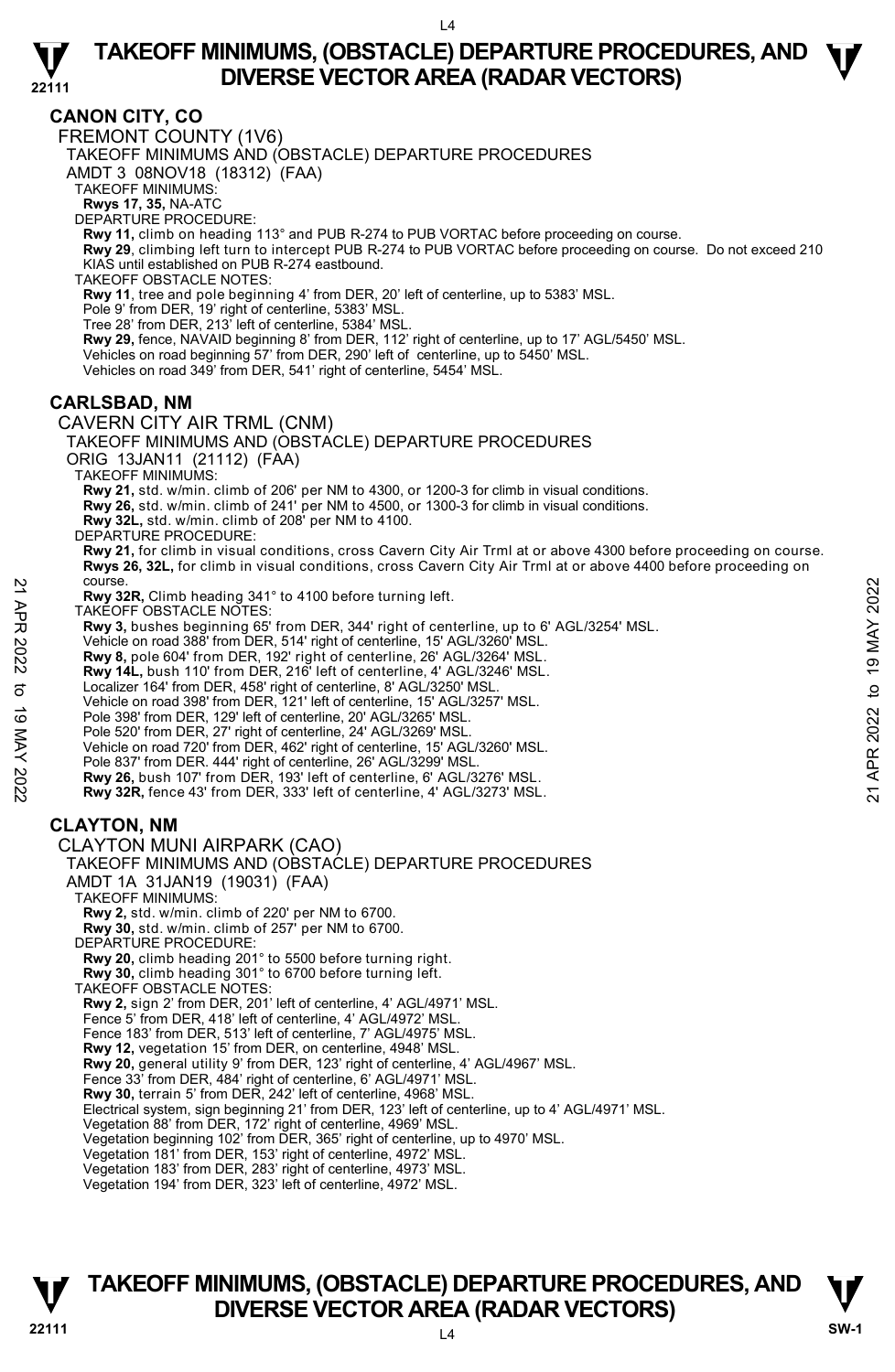#### **22111 CLOVIS, NM**  CLOVIS RGNL (CVN) TAKEOFF MINIMUMS AND (OBSTACLE) DEPARTURE PROCEDURES ORIG-A 19SEP13 (21112) (FAA) TAKEOFF MINIMUMS: **Rwys 8, 26,** NA - Environmental. **Rwy 4,** NA - Air traffic. TAKEOFF OBSTACLE NOTES: **Rwy 12,** pole 436' from DER, 500' left of centerline, 33' AGL/4217' MSL. **Rwy 22,** vehicle on road 267' from DER, 507' left of centerline, 15' AGL/4209' MSL. Poles beginning 1323' from DER, 268' right of centerline, up to 31' AGL/4240' MSL. **COLORADO SPRINGS, CO**  CITY OF COLORADO SPRINGS MUNI (COS) TAKEOFF MINIMUMS AND (OBSTACLE) DEPARTURE PROCEDURES AMDT 12A 14SEP17 (17257) (FAA) **T**AKEOFF MINIMUMS: **Rwy 13,** std. w/min. climb of 250' per NM to 6400, or alternatively with standard takeoff minimums and a normal 200' per NM climb gradient, takeoff must occur no later than 2000' prior to DER. **Rwy 31,** std. w/min. climb of 220' per NM to 7000. **Rwy 35L,** std. w/min. climb of 250' per NM to 7000. **Rwy 35R,** std. w/min. climb of 220' per NM to 7000. DEPARTURE PROCEDURE: **Rwys 13**, **17L/R,** climbing left turn direct BRK VOR/DME, thence... **Rwy 31**, climb heading 307° to 7000, then climbing right turn direct BRK VOR/DME, thence... **Rwy 35R**, climb heading 352° to 7000, then climbing right turn direct BRK VOR/DME, thence... **Rwy 35L**, climbing right turn direct BRK VOR/DME, thence... …continue climb in holding pattern (hold NW, LT, 159° inbound) to cross BRK VOR/DME at or above MEA/MCA for route of flight. TAKEOFF OBSTACLE NOTES: **Rwy 13,** RADAR antenna 4979' from DER, 1640' left of centerline, 107' AGL/6292' MSL. **Rwy 17L,** runway edge light (REIL) 25' from DER, 115' left and right of centerline, 3' AGL/6104' MSL.<br>**Rwy 35L,** runway edge light (REIL) 39' from DER, 115' right of centerline, 2' AGL/6178' MSL. Tree 5898' from DER, 1773' right of centerline, 50' AGL/6338' MSL. DIVERSE VECTOR AREA (RADAR VECTORS) AMDT 2 17AUG17 (17229) (FAA)  **Rwy 13,** heading as assigned by ATC; requires minimum climb of 250' per nm to 7400. **Rwy 17L,** heading as assigned by ATC. **Rwy 17R,** heading as assigned by ATC. **Rwy 31,** heading as assigned by ATC; requires minimum climb of 260' per nm to 7200. **Rwy 35L,** heading as assigned by ATC; requires minimum climb of 265' per nm to 7200. **Rwy 35R,** heading as assigned by ATC; requires minimum climb of 240' per nm to 7000. **CORTEZ, CO**  CORTEZ MUNI (CEZ) TAKEOFF MINIMUMS AND (OBSTACLE) DEPARTURE PROCEDURES AMDT 3 08APR10 (10098) (FAA) DEPARTURE PROCEDURE: use LEDVE DEPARTURE. **CRAIG, CO**  CRAIG-MOFFAT (CAG) TAKEOFF MINIMUMS AND (OBSTACLE) DEPARTURE PROCEDURES AMDT 4 05APR12 (12096) (FAA) TAKEOFF MINIMUMS: **Rwy 7,** std. w/min. climb of 510' per NM to 7200, or 2400-3 for climb in visual conditions. **Rwy 25,** std. w/min. climb of 350' per NM to 8200, or 2400-3 for climb in visual conditions. DEPARTURE PROCEDURE: **Rwy 7,** climb direct to CHE VOR/DME, or for climb in visual conditions, cross Craig-Moffat Airport at or above 8500 then proceed on CHE R-247 to CHE VOR/DME, thence .... **Rwy 25,** climbing right turn to intercept CHE VOR/DME radial 265 to CHE VOR/DME, or for climb in visual 22 IAKEOFF OBSTACLE NOTES:<br>
21 ARW 13, RADAR antenna 4979' from DER, 1640' left of centerline, 107' AGL/6292' MSL.<br> **21 Rwy 131.** runway edge light (REIL) 25' from DER, 115' left and right of centerline, 3' AGL/6104' MSL.

conditions, Cross Craig-Moffat Airport at or above 8500 then proceed on CHE R-247 to CHE VOR/DME, thence ....

 .... Aircraft departing CHE VOR/DME on radials 214° CW 296° climb on course. All other aircraft climb in holding pattern (hold NW, right turns, 108° inbound) to cross CHE VOR/DME at or above; radials 297° CW 076° 11500, radials 077° CW

114° 10200, radials 115° CW 213° 11600. When executing VCOA, notify ATC prior to departure.

TAKEOFF OBSTACLE NOTES:

**Rwy 7,** vertical structure 108' from DER, 288' left of centerline, 18' AGL/6202' MSL.<br>Multiple trees beginning 450' from DER, 211' left and right of centerline, up to 100' AGL/6276' MSL.

Vehicles on road 104' from DER, 513' right to left of centerline, up to 15' AGL/6214' MSL.

**CON'T**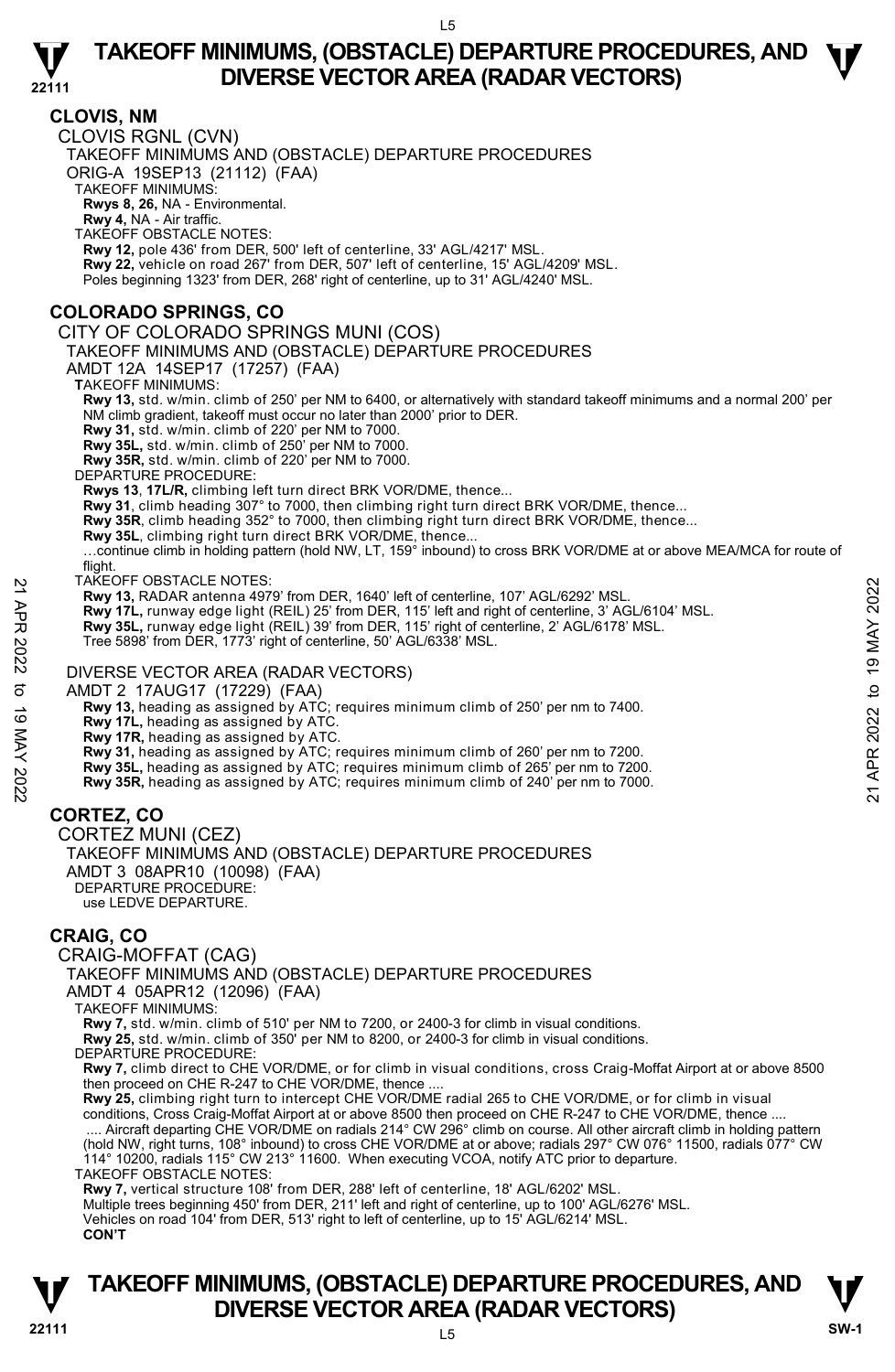

# **CRAIG, CO (CON'T)**

CRAIG-MOFFAT (CAG) (CON'T)

**Rwy 25,** vehicles on multiple roads beginning 5' from DER, 118' left and right of centerline, up to 15' AGL/6333' MSL.<br>Fence 14' from DER, 499' right of centerline, 5' AGL/6190' MSL.

Navigation aid 39' from DER, 93' right of centerline, 4' AGL/6189' MSL.

Tree 362' from DER, 435' right of centerline, 100' AGL/6203' MSL.

Multiple trees beginning 1457' from DER, 450' left of centerline, up to 100' AGL/6338' MSL.

Multiple poles 796' from DER, 625' left of centerline, up to 40' AGL/6285' MSL.

Terrain beginning 1941' from DER, 927' left of centerline, up to 6337' MSL.

Multiple buildings beginning 5509' from DER, 552' left of centerline, up to 15' AGL/6338' MSL.

#### **DEL NORTE, CO**

ASTRONAUT KENT ROMINGER (RCV) TAKEOFF MINIMUMS AND (OBSTACLE) DEPARTURE PROCEDURES ORIG 12OCT17 (17285) (FAA) TAKEOFF MINIMUMS: **Rwy 3, 21,** NA - turf/dirt runway. DEPARTURE PROCEDURE: **Rwy 6, 24,** use HOMME DEPARTURE. **DELTA, CO**  BLAKE FLD (AJZ) TAKEOFF MINIMUMS AND (OBSTACLE) DEPARTURE PROCEDURES ORIG-A 20JUN19 (21112) (FAA) TAKEOFF MINIMUMS: **Rwy 3,** std. w/min. climb of 412 to 10200 or 3300-3 for climb in visual conditions. **Rwys 14, 32,** NA - Environmental. **Rwy 21,** std. w/min. climb of 452 to 10200 or 3300-3 for climb in visual conditions. DEPARTURE PROCEDURE: **Rwy 3,** DME required, climbing right turn heading 212° to intercept MTJ VOR/DME R-297 to BRICK/MTJ 23.44 DME. . . **Rwy 21,** DME required, climbing heading 212° to intercept MTJ VOR/DME R-297 to BRICK/MTJ 23.44 DME. . . . . .climb-in-hold (hold NW, RT, 117° inbound) to cross BRICK at or above 11300. VCOA: Obtain ATC approval for climb in visual conditions when requesting IFR clearance. DME required, climb in visual conditions to cross Blake Fld airport at or above 8300, fly heading 248° and MTJ VOR/DME R-279 to BRICK/MTJ 23.44 DME, climb-inhold (hold NW, RT, 117° inbound) to cross BRICK at or above 11300. TAKEOFF OBSTACLE NOTES: **Rwy 3,** ground beginning 56' from DER, 103' left of centerline up to 5296' MSL. Bush 69' from DER, 224' left of centerline 6' AGL/5197 MSL. Bush 101' from DER, 103' left of centerline 5' AGL/5196' MSL. **Rwy 21,** road beginning 6' from DER, 348' right of centerline 5124' MSL. Bush 29' from DER, 253' right of centerline 2' AGL/5113' MSL. **DEMING, NM**  22 Privation Exercise of Collibring right turn heading 212° to intercept MTJ VOR/DME R-297 to BRICK/MTJ 23.44 DME...<br>
22 Apr 21, DME required, climbing heading 212° to intercept MTJ VOR/DME R-297 to BRICK/MTJ 23.44 DME...

DEMING MUNI (DMN) TAKEOFF MINIMUMS AND (OBSTACLE) DEPARTURE PROCEDURES AMDT 2A 13JAN11 (11013) (FAA) TAKEOFF MINIMUMS: **Rwy 4,** NA. DEPARTURE PROCEDURE: WESTBOUND: **Rwy 8,** climbing left turn heading 214°; **Rwy 22,** climbing right turn heading 302°; **Rwy 26,** climbing right turn heading 275°; intercept DMN VORTAC R-258 then via V94 on course. EASTBOUND: **Rwy 8,** climb direct DMN VORTAC; **Rwys 22, 26,** climbing right turn direct DMN VORTAC; then via V94 on course. NORTHBOUND: **Rwy 8,** climb direct DMN VORTAC;

**Rwys 22, 26,** climbing right turn direct DMN VORTAC; then via V110 on course.

TAKEOFF OBSTACLE NOTES:

**Rwy 22,** multiple trees and pole beginning 991' from DER, 139' right of centerline, up to 100' AGL/4380' MSL.<br>**Rwy 26,** multiple trees beginning 35' from DER, 88' right of centerline, up to 100' AGL/4365' MSL.

Multiple trees beginning 5' from DER, 37' left of centerline, up to 100' AGL/4355' MSL.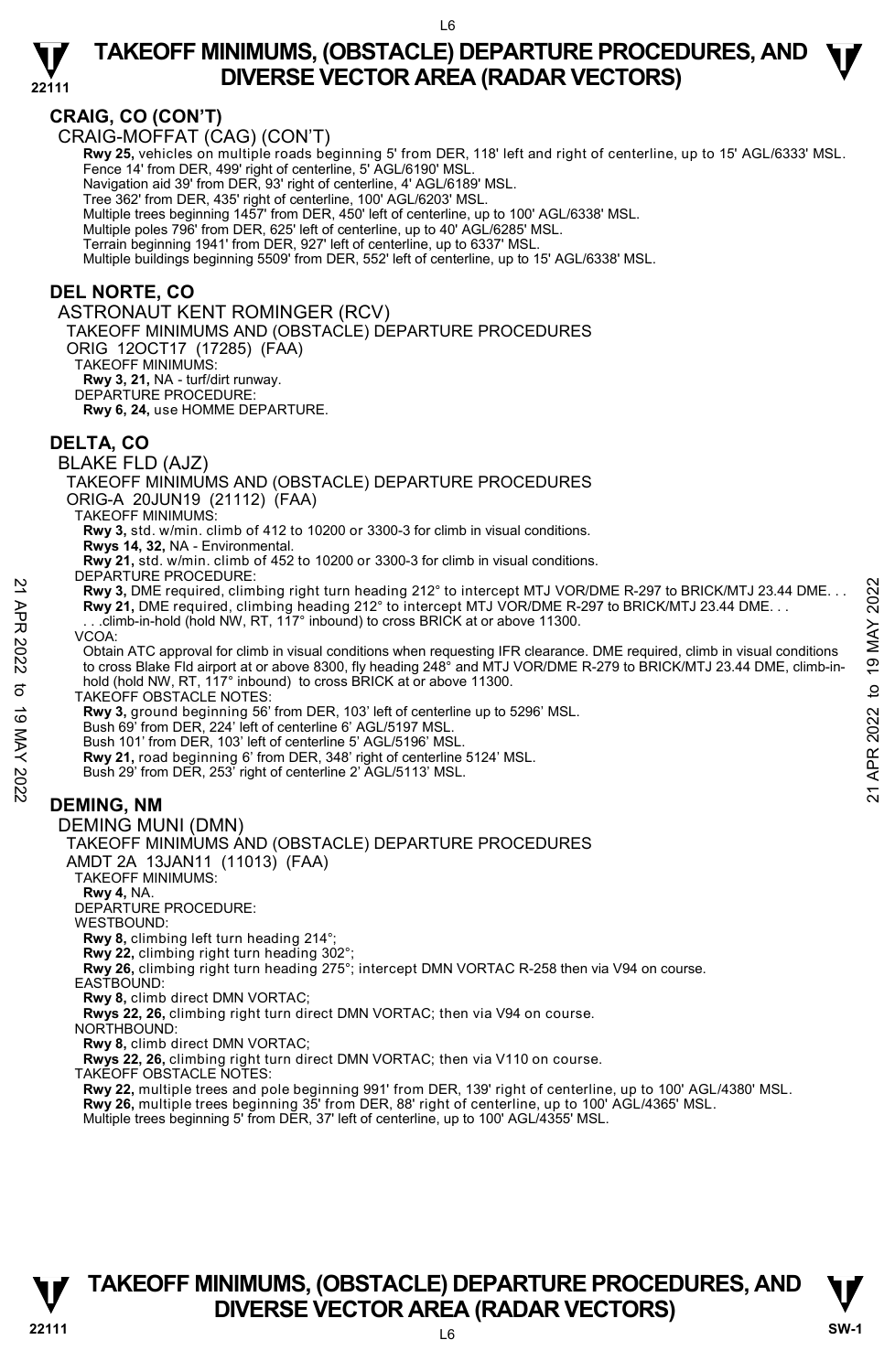

**22111 DENVER, CO**  CENTENNIAL (APA) TAKEOFF MINIMUMS AND (OBSTACLE) DEPARTURE PROCEDURES AMDT 5A 25FEB21 (21056) (FAA) TAKEOFF MINIMUMS: **Rwy 17L,** std. w/ min. climb of 257' per NM to 6800. **Rwy 17R,** std. w/ min. climb of 372' per NM to 6800. DEPARTURE PROCEDURE: **Rwy 10,** when departing on courses between 333° CW to 162° from DER climb on heading 103° to 6600 before turning right. All other courses, climbing left turn to intercept DEN VOR/DME R-194 to DEN VOR/DME, thence… **Rwys 17L/R,** climb on a heading between 350° CW to 162° from DER. All other courses: climbing left turn to intercept DEN VOR/DME R-199 to DEN VOR/DME, thence…  **Rwy 28,** climb on a heading between 333° CW to 103° from DER. All other courses: climbing right turn to intercept DEN VOR/DME R-210 to DEN VOR/DME, thence.  **Rwys 35L/R,** climb on a heading between 333° CW to 162° from DER. All other courses: climb on heading 350° to intercept DEN VOR/DME R-211 to DEN VOR/DME, thence… …climb in DEN VOR/DME holding pattern (hold south, right turns, 343° inbound) to 16500 before proceeding on course. TAKEOFF OBSTACLE NOTES: **Rwy 10,** vehicle on road 196' from DER, 408' left of centerline, 5799' MSL. Vehicle on road 283' from DER, 402' left of centerline, 5804' MSL. Vehicle on road 389' from DER, 396' left of centerline, 5809' MSL. Vehicle on road 483' from DER, 618' right of centerline, 5815' MSL. Vehicle on road 521' from DER, 393' left of centerline, 5815' MSL. Vehicle on road 611' from DER, 569' right of centerline, 5817' MSL. Vehicle on road 644' from DER, 401' left of centerline, 5818' MSL. Vehicle on road 719' from DER, 528' right of centerline, 5818' MSL. Vehicle on road 781' from DER, 425' left of centerline, 5823' MSL. Tree, vehicle on road beginning 835' from DER, 458' right of centerline, up to 20' AGL/5828' MSL. Vehicle on road 927' from DER, 464' left of centerline, 5827' MSL. Terrain 958' from DER, 624' right of centerline, 5835' MSL. Terrain, vehicle on road beginning 1013' from DER, 254' right of centerline, up to 5836' MSL. Terrain, vehicle on road beginning 1113' from DER, 119' right of centerline, up to 5839' MSL. Vehicle on road beginning 1138' from DER, 535' left of centerline, up to 5833' MSL Fence, vehicle on road, terrain beginning 1210' from DER, 3' right of centerline, up to 5841' MSL. Vehicle on road beginning 1237' from DER, 31' left of centerline, up to 5834' MSL. Terrain beginning 1282' from DER, 229' right of centerline, up to 5843' MSL. Building, vehicle on road, pole beginning 1384' from DER, 71' left of centerline, up to 33' AGL/5854' MSL.<br>Pole, vehicle on road, terrain beginning 1470' from DER, 204' right of centerline, up to 5862' MSL. Building, pole, vehicle on road, fence beginning 1562' from DER, 194' right of centerline, up to 40' AGL/5877' MSL. Building, fence, pole, vertical structure beginning 1600' from DER, 229' right of centerline, up to 41' AGL/5879' MSL.<br>Building, tree beginning 1680' from DER, 306' right of centerline, up to 46' AGL/5882' MSL. Building, fence, vehicle on road, pole, tree, terrain beginning 1685' from DER, 31' right of centerline, up to 5885' MSL. Building, pole, terrain, vehicle on road beginning 2056' from DER, 34' right of centerline, up to 5889' MSL. Building, pole beginning 2270' from DER, 662' right of centerline, up to 38' AGL/5892' MSL.<br>**Rwy 17L,** lighting 10' from DER, 9' right of centerline, 2' AGL/5886' MSL. Pole 1755' from DER, 882' left of centerline, 31' AGL/5929' MSL. Tree 2533' from DER, 342' left of centerline, 26' AGL/5949' MSL. Tree 2579' from DER, 342' left of centerline, 27' AGL/5950' MSL. Tree 2867' from DER, 455' right of centerline, 44' AGL/5959' MSL. Tree 2973' from DER, 1211' right of centerline, 35' AGL/5963' MSL. Tree 2974' from DER, 948' right of centerline, 42' AGL/5964' MSL. Trees beginning 2997' from DER, 748' right of centerline, up to 50' AGL/5967' MSL. Tree, lighting beginning 3025' from DER, 769' right of centerline, up to 56' AGL/5970' MSL. Tree 3309' from DER, 747' left of centerline, 35' AGL/5970' MSL. Tree 3344' from DER, 756' left of centerline, 36' AGL/5974' MSL. Trees beginning 3444' from DER, 1225' right of centerline, up to 50' AGL/5981' MSL. Building beginning 3849' from DER, 1479' left of centerline, up to 59' AGL/5988' MSL.<br>Tree 4767' from DER, 893' right of centerline, 49' AGL/6007' MSL **Rwy 17R,** terrain 9' from DER, 96' left of centerline, 5869' MSL. Terrain 10' from DER, 273' right of centerline, 5872' MSL. Vehicle on road, terrain beginning 75' from DER, 302' right of centerline, up to 5885' MSL. General utility 103' from DER, 253' left of centerline, 7' AGL/5875' MSL. Wind indicator, terrain beginning 118' from DER, 443' left of centerline, up to 5883' MSL. Vehicle on road, terrain beginning 190' from DER, 353' right of centerline, up to 5887' MSL. Pole, fence, terrain beginning 525' from DER, 196' right of centerline, up to 5918' MSL. Pole 2190' from DER, 1029' right of centerline, 31' AGL/5928' MSL. Pole 2289' from DER, 863' right of centerline, 30' AGL/5935' MSL. Pole beginning 2361' from DER, 255' right of centerline, up to 32' AGL/5942' MSL. Pole 2738' from DER, 1069' right of centerline, 42' AGL/5947' MSL. Pole 2824' from DER, 904' right of centerline, 43' AGL/5948' MSL. Pole 3108' from DER, 1151' right of centerline, 27' AGL/5949' MSL. Tree 3163' from DER, 568' right of centerline, 66' AGL/5975' MSL. Building 3226' from DER, 888' right of centerline, 73' AGL/5996' MSL. **CON'T** 1 Ferrain, vehicle on road beginning 1137 from DER, 249 "fight of centerline, up to 5839' MSL.<br>
Terrain, vehicle on road beginning 1137 from DER, 535' left of centerline, up to 5833' MSL.<br>
Vehicle on road beginning 1138'



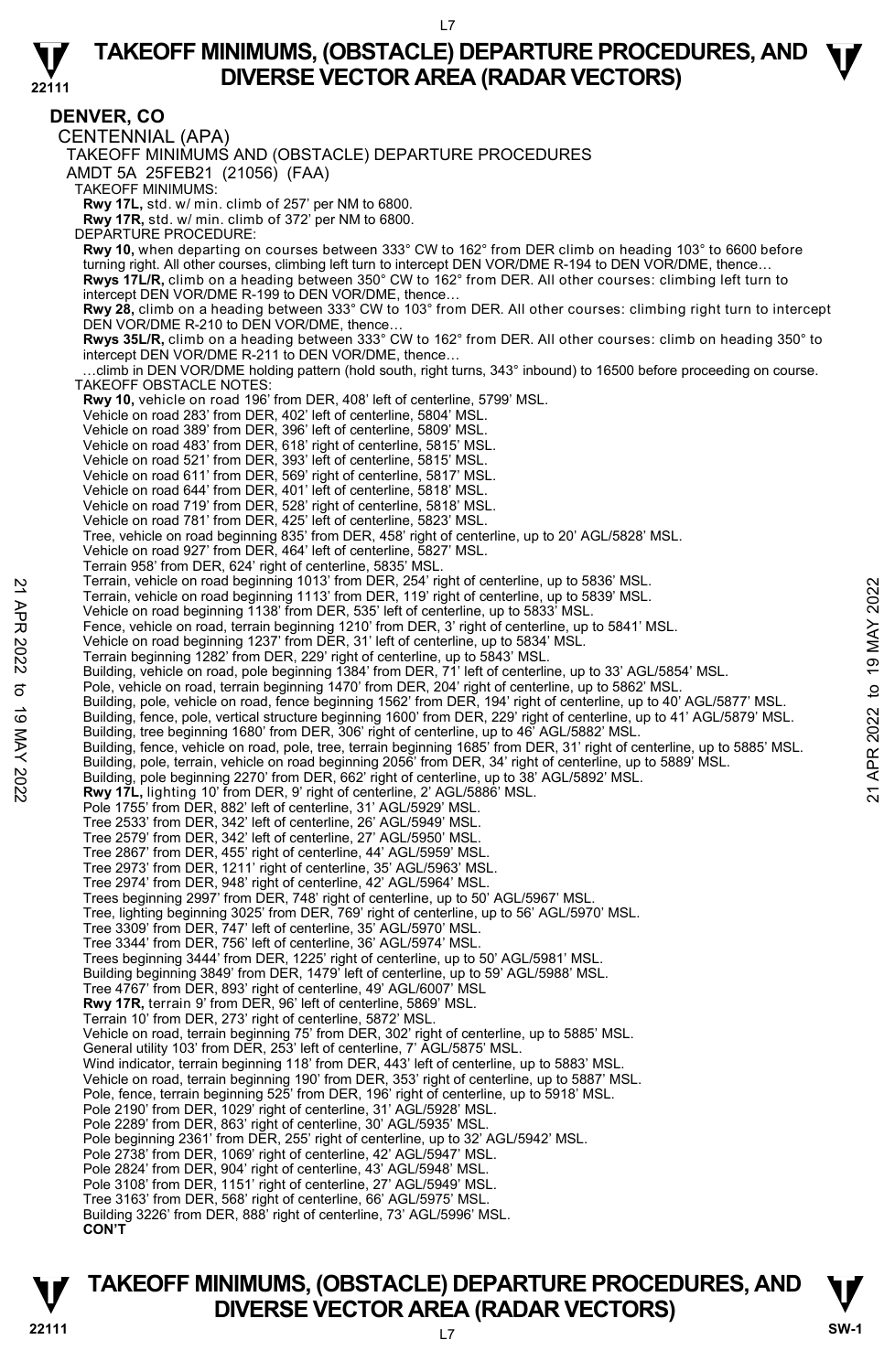

# **DENVER, CO (CON'T)**

CENTENNIAL (APA) (CON'T)

 **Rwy 17R (CON'T)** building beginning 3261' from DER, 820' right of centerline, up to 87' AGL/6010' MSL. Building, tree, pole beginning 3281' from DER, 492' right of centerline, up to 88' AGL/6021' MSL. Building beginning 5084' from DER, 1038' right of centerline, up to 79' AGL/6023' MSL. Building 1 NM from DER, 1861' right of centerline, 64' AGL/6030' MSL. **Rwy 28,** building 57' from DER, 495' right of centerline, 34' AGL/5858' MSL. Pole, wind indicator, terrain beginning 99' from DER, 183' left of centerline, up to 5832' MSL.

Terrain 473' from DER, 578' left of centerline, 5836' MSL.

**Rwy 35L,** terrain 36' from DER, 163' right of centerline, 5805' MSL.

Trees beginning 158' from DER, 448' left of centerline, up to 35' AGL/5820' MSL. **Rwy 35R,** lighting 8' from DER, 30' right of centerline, 2' AGL/5795' MSL.

Lighting 8' from DER, 30' left of centerline, 2' AGL/5794' MSL

#### DIVERSE VECTOR AREA (RADAR VECTORS)

#### ORIG 30JAN20 (20030) (FAA)

 **Rwy 10,** headings as assigned by ATC; requires min. climb gradient of 203' per NM to 6800. **Rwy 17L,** headings as assigned by ATC; requires min. climb gradient of 287' per NM to 8000. **Rwy 17R**, headings as assigned by ATC; requires min. climb gradient of 372' per NM to 7400. **Rwys 28, 35L, 35R,** headings as assigned by ATC.

#### COLORADO AIR AND SPACE PORT (CFO)

TAKEOFF MINIMUMS AND (OBSTACLE) DEPARTURE PROCEDURES

AMDT 3A 30JAN20 (20030) (FAA)

DEPARTURE PROCEDURE:

**Rwy 8,** climb on a heading between 312° CW to 228° from DER, all other courses climbing left turn direct DEN VOR/ DME. Continue climb in DEN VOR/DME holding pattern (hold south, right turn, 343° inbound) to 16500 before proceeding on course.

**Rwy 17,** climb on a heading between 352° CW to 229° from DER, all other courses climbing right turn direct DEN VOR/DME. Continue climb in DEN VOR/DME holding pattern (hold south, right turn, 343° inbound) to 16500 before proceeding on course.

**Rwy 26,** climb on a heading between 315° CW to 083° or between 226° CCW to 083° from DER, all other courses climbing right turn direct DEN VOR/DME. Continue climb in DEN VOR/DME holding pattern (hold south, right turn, 343° inbound) to 16500 before proceeding on course.

**Rwy 35,** climb on a heading between 313° CW to 172° from DER, all other courses climbing left turn direct DEN VOR/ DME. Continue climb in DEN VOR/DME holding pattern (hold south, right turn, 343° inbound) to 16500 before proceeding on course. 22 Proceeding on course.<br>
22 Proceeding on course.<br>
22 Proceeding on course.<br>
22 CCW to 083° or between 226° CCW to 083° from DER, all other courses<br>
22 course inhound) to 16500 before proceeding on course.<br>
22 inhound) t

TAKEOFF OBSTACLE NOTES:

**Rwy 17,** pole 3618' from DER, 516' left of centerline, 43' AGL/5603' MSL.

**Rwy 28**, trees beginning 98' from DER, 456' right of centerline, up to 50' AGL/5489' MSL.

#### DENVER INTL (DEN)

#### TAKEOFF MINIMUMS AND (OBSTACLE) DEPARTURE PROCEDURES

AMDT 3 15NOV12 (12320) (FAA)

DEPARTURE PROCEDURE:

**Rwy 7,** climb on a heading between 315° CW to 218° from DER. All other courses: climbing right turn, thence ... Rwy 8, climb on a heading between 310° CW to 220° from DER. All other courses: climbing right turn, thence ...<br>Rwys 16L, 16R, climb on a heading between 213° CCW to 353° from DER. All other courses: climbing left turn, thence

 **Rwys 17L, 17R,** climb on a heading between 222° CCW to 353° from DER. All other courses: climbing right turn, thence ...

 **Rwy 25,** climb on a heading between 317° CW to 083° or 206° CCW to 083° from DER. All other courses: climbing left turn, thence

 **Rwy 26,** climb on a heading between 313° CW to 083° or 219° CCW to 083° from DER. All other courses: climbing left turn, thence.

 **Rwys 34L, 34R,** climb on a heading between 313° CW to 172° from DER. All other courses: climbing right turn, thence

 **Rwys 35L, 35R,** climb on a heading between 313° CW to 172° from DER. All other courses: climbing right turn, thence ...

 . . .direct DEN VOR/DME, climb in DEN VOR/DME holding pattern (hold South, right turns, 343° inbound) to 16500 before proceeding on course.

TAKEOFF OBSTACLE NOTES:

**Rwy 7,** sign 21' from DER, 337' left of centerline, 5' AGL/5357' MSL.

**Rwy 16L,** multiple signs beginning 126' from DER, 490' left of centerline, up to 7' AGL/5359' MSL.<br>Communication tower 4749' from DER, 1358' left of centerline, 107' AGL/5478' MSL.

**Rwy 25,** sign 48' from DER, 450' right of centerline, 6' AGL/5354' MSL.

**Rwy 26,** sign 50' from DER, 339' left of centerline, 5' AGL/5356' MSL.

DIVERSE VECTOR AREA (RADAR VECTORS)

ORIG 26MAR20 (20086) (FAA)

 **Rwys 7, 8, 16L, 16R, 17L, 17R, 25, 26, 34L, 34R, 35L, 35R,** heading as assigned by ATC.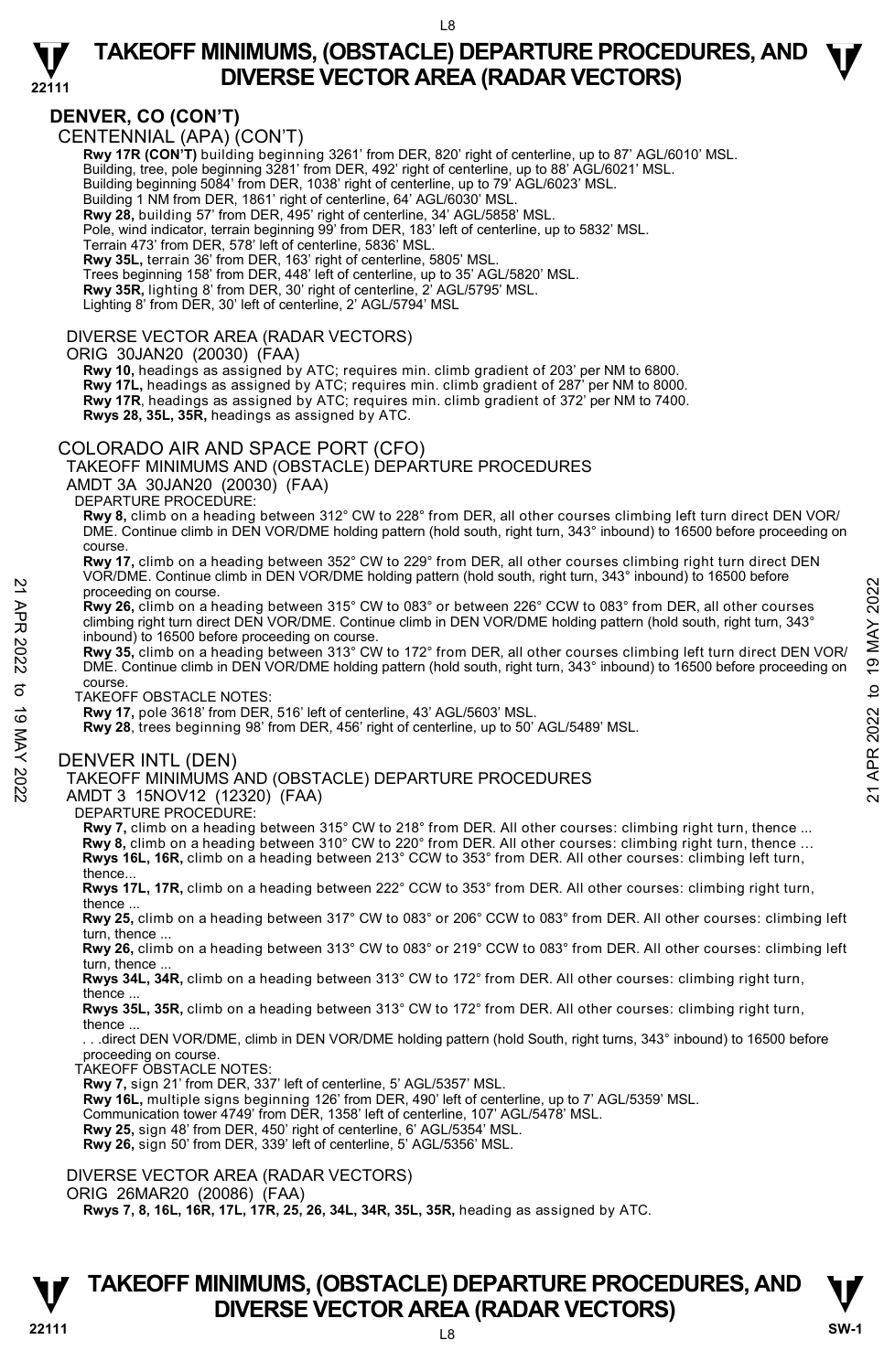

### **DENVER, CO (CON'T)**

ROCKY MOUNTAIN METRO (BJC)

TAKEOFF MINIMUMS AND (OBSTACLE) DEPARTURE PROCEDURES

AMDT 7 26MAR20 (21168) (FAA)

DEPARTURE PROCEDURE:

**Rwy 3**, climb on a heading between 350° CW to 160° from DER. All other courses, climbing right turn heading 147° to intercept DEN VOR/DME R-284 to DEN VOR/DME, thence...

**Rwys 12L/R,** climb on a heading between 160° CCW to 350° from DER. All other courses, climb heading 115° to intercept DEN VOR/DME R-275 to DEN VOR/DME, thence...

**Rwy 21,** climb on a heading between 160° CCW to 026° from DER. All other courses, climbing left turn heading 044°<br>to intercept DEN VOR/DME R-272 to DEN VOR/DME, thence...

**Rwy 30R,** climb on a heading between 350° CW to 113° from DER. All other courses, climbing right turn heading to intercept DEN VOR/DME R-280 to DEN VOR/DME, thence

**Rwy 30L,** climb on a heading between 350° CW to 113° from DER. All other courses, climbing right turn heading 142° to intercept DEN VOR/DME R-279 to DEN VOR/DME, thence...

 ...climb in DEN VOR/DME holding pattern (hold south, right turn, 343° inbound) to 16500 before proceeding on course. TAKEOFF OBSTACLE NOTES:

**Rwy 3,** pole 431' from DER, 369' right of centerline, 49' AGL/5622' MSL.<br>**Rwy 12L,** multiple poles beginning 10' from DER, 395' left of centerline, up to 2' AGL/5567' MSL.

**Rwy 12R,** multiple poles and lighting beginning 8' from DER, 52' right of centerline, up to 2' AGL/5596' MSL.<br>**Rwy 21,** wind indicator 117' from DER, 209' left of centerline, 10' AGL/5622' MSL.

**Rwy 30L**, lighting 40' from DER, 76' right of centerline, 2' AGL/5676' MSL.

Lighting 40' from DER, 76' left of centerline, 2' AGL/5676' MSL. Building 42' from DER, 499' left of centerline, 28' AGL/5703' MSL.

Building, vehicles on road, terrain and fence beginning 245' from DER, 147' left of centerline, up to 33' AGL/5708' MSL.

Fence, terrain and pole beginning 993' from DER, 92' left of centerline, up to 19' AGL/5734' MSL.

Pole, vehicle on road, tree and terrain beginning 1413' from DER, 715' left of centerline, up to 5736' MSL. Tree and vehicle on road beginning 2761' from DER, 1094' left of centerline, up to 32' AGL/5754' MSL.

**Rwy 30R**, pole 10' from DER, 60' left of centerline, 2' AGL/5661' MSL.

Pole 11' from DER, 245' right of centerline, 2' AGL/5661' MSL. Lighting 39' from DER, 126' right of centerline, 2' AGL/5662' MSL.

Pole 154' from DER, 496' left of centerline, 2' AGL/5667' MSL.

Pole 1606' from DER, 917' left of centerline, 44' AGL/5702' MSL.

DIVERSE VECTOR AREA (RADAR VECTORS)

AMDT 1 10NOV16 (16315) (FAA)

 **Rwys 3, 12L/R, 21, 30 L/R,** heading as assigned by ATC.

# **DURANGO, CO**

DURANGO-LA PLATA COUNTY (DRO)

TAKEOFF MINIMUMS AND (OBSTACLE) DEPARTURE PROCEDURES Pole 154' from DER, 496' left of centerline, 2' AGL/5667' MSL.<br>
Pole 154' from DER, 496' left of centerline, 44' AGL/5667' MSL.<br>
Pole 1606' from DER, 917' left of centerline, 44' AGL/5702' MSL.<br>
AMDT 1 10NOV16 (16315) (FA

AMDT 6A 15JAN09 (09015) (FAA)

TAKEOFF MINIMUMS:

**Rwy 3**, std. w/ a min. climb of 215' per NM to 7600, or 1700-3 for climb in visual conditions. DEPARTURE PROCEDURE:

**Rwy 3,** climbing right turn to 9000 heading 160° and DRO VOR/DME R-125 to RESER INT, or for climb in visual conditions: Cross Durango-La Plata County Airport Southeast bound at or above 8200 MSL, then proceed on DRO VOR/ DME R-125 to RESER INT.

**Rwy 21**, climbing right turn to 9500 heading 280° and DRO VOR/DME R-235 to MARKE INT.

TAKEOFF OBSTACLE NOTES:

**Rwy 3,** trees beginning 1223' from DER, 794' left of centerline, up to 42' AGL/6741' MSL.<br>Trees beginning 488' from DER, 431' right of centerline, up to 42' AGL/6698' MSL. Vehicles on road beginning 8' from DER, right and left of centerline, up to 15' AGL/6706' MSL.

## **EAGLE, CO**

EAGLE COUNTY RGNL (EGE) TAKEOFF MINIMUMS AND (OBSTACLE) DEPARTURE PROCEDURES

AMDT 8 12DEC13 (13346) (FAA)

TAKEOFF MINIMUMS:

**Rwys 7, 25,** 4200-3 for climb in visual conditions. DEPARTURE PROCEDURE:

For climb in visual conditions cross Eagle County RGNL airport northeast bound at or above 10600 MSL then proceed on RLG R-212 to RLG VOR/DME. When executing VCOA, notify ATC prior to departure. TAKEOFF OBSTACLE NOTES:

**Rwy 7,** runway lights 10' from DER, 33' right and left of centerline, 1' AGL/6549' MSL.

Vehicle on roadway 243' from DER, 28' right of centerline, 15' AGL/6562' MSL.

Tree 5041' from DER, 1689' right of centerline, up to 55' AGL/6695' MSL.

**Rwy 25,** runway lights 10' from DER, 55' right and left of centerline, up to 2' AGL/6462' MSL.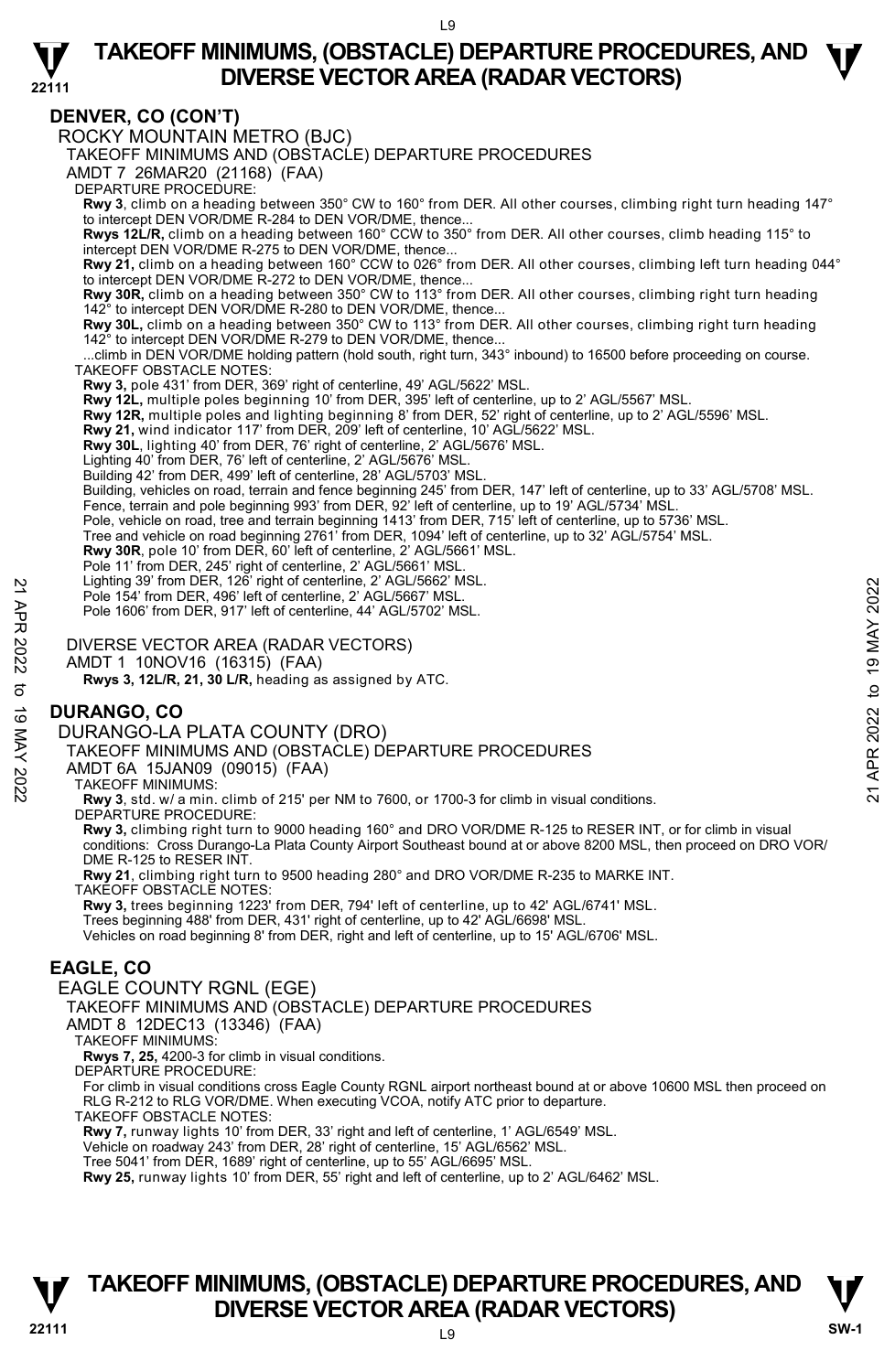

### **ERIE, CO**

ERIE MUNI (EIK)

TAKEOFF MINIMUMS AND (OBSTACLE) DEPARTURE PROCEDURES

AMDT 2A 21OCT10 (10294) (FAA)

TAKEOFF MINIMUMS:

**Rwy 15,** 500-2 or std. with a min. climb gradient of 270' per NM to 5700. DEPARTURE PROCEDURE:

**Rwy 15,** turn right;

 **Rwy 33,** turn left; climb direct BJC VOR/DME. Departures on BJC R-340 CW R-150 climb on course. All others climb in BJC holding pattern (NE, left turns 203° inbound) to cross BJC VOR/DME at or above 13300, or comply with RADAR vectors.

### **FARMINGTON, NM**

FOUR CORNERS RGNL (FMN)

TAKEOFF MINIMUMS AND (OBSTACLE) DEPARTURE PROCEDURES

AMDT 1 29JUL10 (10210) (FAA)

DEPARTURE PROCEDURE:

**Rwys 5, 23, 25,** climbing right turn direct RSK VORTAC. Continue climb in RSK VORTAC holding pattern (hold East, left turn, 252° inbound) to cross RSK VORTAC at or above MEA for route of flight. **Rwy 7,** climb direct RSK VORTAC. Continue climb in RSK VORTAC holding pattern (hold East, left turn, 252°

inbound) to cross RSK VORTAC at or above MEA for route of flight.

TAKEOFF OBSTACLE NOTES:

**Rwy 5,** sign 27' from DER, 464' right of centerline, 13' AGL/5513' MSL.

Building 4005' from DER, 654' right of centerline, 96' AGL/5608' MSL.

**Rwy 25,** sign 37' from DER, 218' left of centerline, 10' AGL/5479' MSL.

Obstruction light on DME 200' from DER, 442' left of centerline, 24' AGL/5493' MSL.

Sign 37' from DER, 218' left of centerline, 10' AGL/5479' MSL.

# **FORT COLLINS, CO**

NORTHERN COLORADO RGNL (FNL)

TAKEOFF MINIMUMS AND (OBSTACLE) DEPARTURE PROCEDURES

AMDT 5A 26APR18 (18116) (FAA)

TAKEOFF MINIMUMS:

**Rwys 6, 24,** NA-VFR runway.

DEPARTURE PROCEDURE:

**Rwy 15,** climb on a heading between 177° CCW to 329° from DER. All other courses: climbing left turn heading 017° to intercept GLL VOR/DME R-242 to GLL VOR/DME, thence... 22 NORTHERN COLORADO RGNL (FNL)<br>
TAKEOFF MINIMUMS AND (OBSTACLE) DEPARTURE PROCEDURES<br>
21 AMDT 5A 26APR 18 (18116) (FAA)<br>
22 TAKEOFF MINIMUMS:<br>
TAKEOFF MINIMUMS:<br>
22 TAKEOFF MINIMUMS:<br>
23 TAKEOFF MINIMUMS:<br>
23 TAKEOFF MIN

**Rwy 33,** climb on a heading between 323° CW to 148° from DER. All other courses: climbing right turn heading 122°<br>to intercept GLL VOR/DME R-257 to GLL VOR/DME, thence...

 ...climb in GLL VOR/DME holding pattern (hold NE, right turns, 205° inbound) to 16500 before proceeding on course. TAKEOFF OBSTACLE NOTES:

**Rwy 33,** multiple trees beginning 833' from DER, 516' right of centerline, up to 66' AGL/5025' MSL.<br>Multiple poles beginning 567' from DER, 540' left of centerline, up to 26' AGL/4995' MSL.

#### DIVERSE VECTOR AREA (RADAR VECTORS)

AMDT 1 13SEP18 (18256) (FAA)

 **Rwys 15, 33** headings as assigned by ATC.

## **FORT MORGAN, CO**

FORT MORGAN MUNI (FMM)

TAKEOFF MINIMUMS AND (OBSTACLE) DEPARTURE PROCEDURES

AMDT 1 04FEB16 (16035) (FAA)

TAKEOFF MINIMUMS:

**Rwys 17, 35, 8, 26,** NA-Environmental. TAKEOFF OBSTACLE NOTES:

**Rwy 14,** ground and vehicle on road beginning 36' from DER, 157' left of centerline, up to 15' AGL/4528' MSL. Buildings beginning 329' from DER, 577' right of centerline, up to 25' AGL/4527' MSL.<br>**Rwy 32,** ground beginning 13' from DER, 271' right of centerline, up to 4600' MSL.

#### **GALLUP, NM**

GALLUP MUNI (GUP)

TAKEOFF MINIMUMS AND (OBSTACLE) DEPARTURE PROCEDURES AMDT 2 18AUG94 (94230) (FAA)

TAKEOFF MINIMUMS:

**Rwy 6,** CAT A,B 1300-2 or std. with a min. climb of 300' per NM until passing 8000. CAT C,D 1600-3 or std. with a min. climb of 320' per NM until passing 8500.

**Rwy 24,** 700-2 or std. with a min. climb of 370' per NM until passing 8000. DEPARTURE PROCEDURE:

**Rwy 6**,turn left.

**All aircraft** climb direct GUP VORTAC. Departures via GUP R-190 CW R-242 climb on course. Departures via GUP R-243 CW R-189 climb in GUP holding pattern (SW, right turns, 047° inbound) to cross GUP at or above 9000.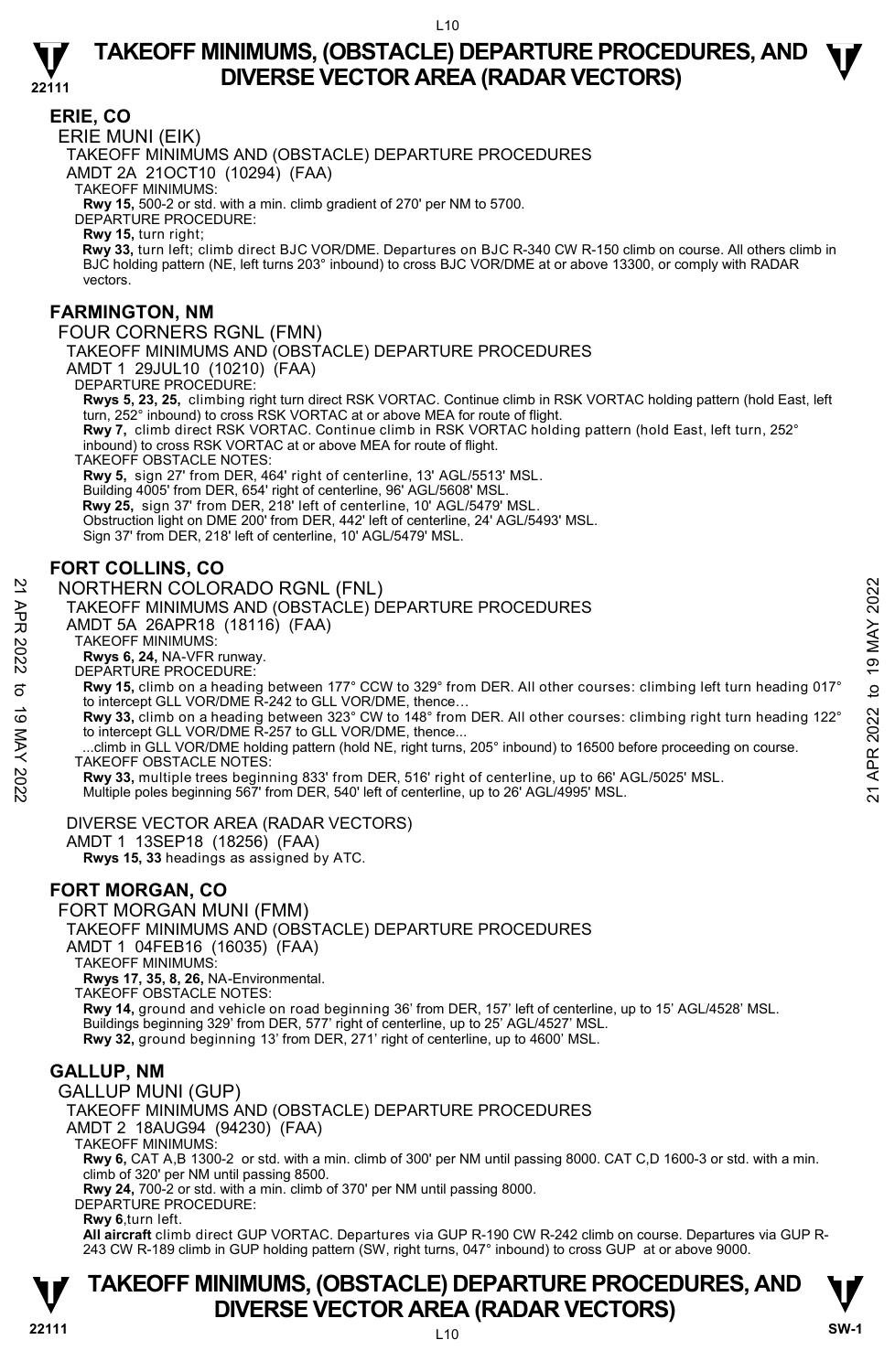

#### **GRAND JUNCTION, CO**

GRAND JUNCTION RGNL (GJT) TAKEOFF MINIMUMS AND (OBSTACLE) DEPARTURE PROCEDURES AMDT 11 25SEP08 (08269) (FAA) TAKEOFF MINIMUMS: **Rwy 4,** NA-obstacles. **Rwy 22,** NA-obstacles, facility reception (JNC VOR/DME). DEPARTURE PROCEDURE:

**Rwys 11, 29,** use MONUMENT DEPARTURE.

#### **GRANTS, NM**

GRANTS-MILAN MUNI (GNT)

TAKEOFF MINIMUMS AND (OBSTACLE) DEPARTURE PROCEDURES

ORIG 11SEP97 (97254) (FAA)

TAKEOFF MINIMUMS:

**Rwy 13,** 2400-2 or std. with a min. climb of 420' per NM to 11000.

**Rwy 31,** NA.

DEPARTURE PROCEDURE:

**Rwy 13,** climb runway heading to join V12 at or above 11000 before proceeding on course.

#### **GREELEY, CO**

GREELEY-WELD COUNTY (GXY)

TAKEOFF MINIMUMS AND (OBSTACLE) DEPARTURE PROCEDURES

AMDT 4 18SEP14 (14261) (FAA)

DEPARTURE PROCEDURE:

**Rwy 10,** climb on a heading between 292° CW to 214° from DER. All other headings: climbing left turn, thence…

 **Rwy 17,** climb on a heading between 212° CCW to 350° from DER. All other headings: climbing left turn, thence… **Rwy 28,** climb on a heading between 294° CW to 097° or 209° CCW to 097° from DER. All other headings: climbing right turn, thence…

 **Rwy 35,** climb on a heading between 293° CW to 169° from DER. All other headings: climbing right turn, thence... ...direct GLL VOR/DME, climb in GLL VOR/DME holding pattern ( hold NE, right turns, 205° inbound) to 16500 before proceeding on course. mgnt turn, thence...<br>
21 May 35, climb in on a heading between 293° CW to 169° from DER. All other headings: climbing right turn, thence...<br>
27 May 2022 to 19 May 2022 radice CLU VOR/DME, climb in GLL VOR/DME holding patte

TAKEOFF OBSTACLE NOTES:

**Rwy 28,** tree 1634' from DER, 836' left of centerline, 56' AGL/4717' MSL.

Fence 237' from DER, 422' right of centerline, 11' AGL/4670' MSL.

Fence 99' from DER, 423' left of centerline, 10' AGL/4665' MSL.

**Rwy 35,** multiple trees beginning 1860' from DER, 595' right of centerline, up to 67' AGL/4785' MSL.

Tree 2854' from DER, 524' left of centerline, 73' AGL/4770' MSL.

#### DIVERSE VECTOR AREA (RADAR VECTORS)

ORIG 07DEC17 (17341) (FAA)

 **Rwys 10, 17, 28, 35,** heading as assigned by ATC.

## **GUNNISON, CO**

#### GUNNISON-CRESTED BUTTE RGNL (GUC)

TAKEOFF MINIMUMS AND (OBSTACLE) DEPARTURE PROCEDURES

AMDT 8 21JUL16 (16203) (FAA)

TAKEOFF MINIMUMS:

**Rwy 6,** std. w/ min. climb of 500' per NM to 9500, or 2500-3 for climb in VCOA.

**Rwy 24,** std. w/ min. climb of 420' per NM to 9300, or 2500-3 for climb in VCOA.

**Rwy 17,35,** NA - Obstacles. DEPARTURE PROCEDURE:

**Rwy 6,** climb heading 077° to 9500 then climbing right turn direct HBU VOR/DME, thence...

**Rwy 24,** climb heading 242° to 9300 then climbing left turn direct HBU VOR/DME, thence...<br>...continue climb in HBU VOR/DME holding pattern (hold SW, LT, 031° inbound) to depart HBU VOR/DME at or above MEA/ MCA for route of flight.

VCOA:

**Rwy 6, 24,** obtain ATC approval for climb in visual conditions when requesting IFR clearance. Climb in visual conditions to cross Gunnison-Crested Butte Rgnl airport at or above 10000, then on HBU R-31 to HBU VOR/DME, thence... ...continue climb in HBU VOR/DME holding pattern (hold SW, LT, 031° inbound) to depart HBU VOR/DME at or above MEA/

MCA for route of flight. TAKEOFF OBSTACLE NOTES:

**Rwy 6**, trees beginning 123' from DER, 478' right of centerline, up to 18' AGL/7697' MSL.

Vehicles on road 137' from DER, 529' left of centerline, 15' AGL/7693' MSL.

Trees beginning 1761' from DER, 109' left of centerline, up to 7745' MSL. Trees beginning 4899' from DER, 792' left of centerline, up to 7821' MSL.

Poles beginning 1 NM from DER, 1906' left of centerline, up to 38' AGL/7850' MSL.

Grd and trees beginning 1.4 NM from DER, 1520' left of centerline, up to 8034' MSL. Pole 1.5 NM from DER, 359' right of centerline, 26' AGL/7933' MSL.

Power transmission line, vehicles on road, grd, beginning 1.7 NM from DER, 1200' left of centerline, up to 8105' MSL. Vehicles on road 1.9 NM from DER, 2288' left of centerline, 15' AGL/8070' MSL.

 **CON'T**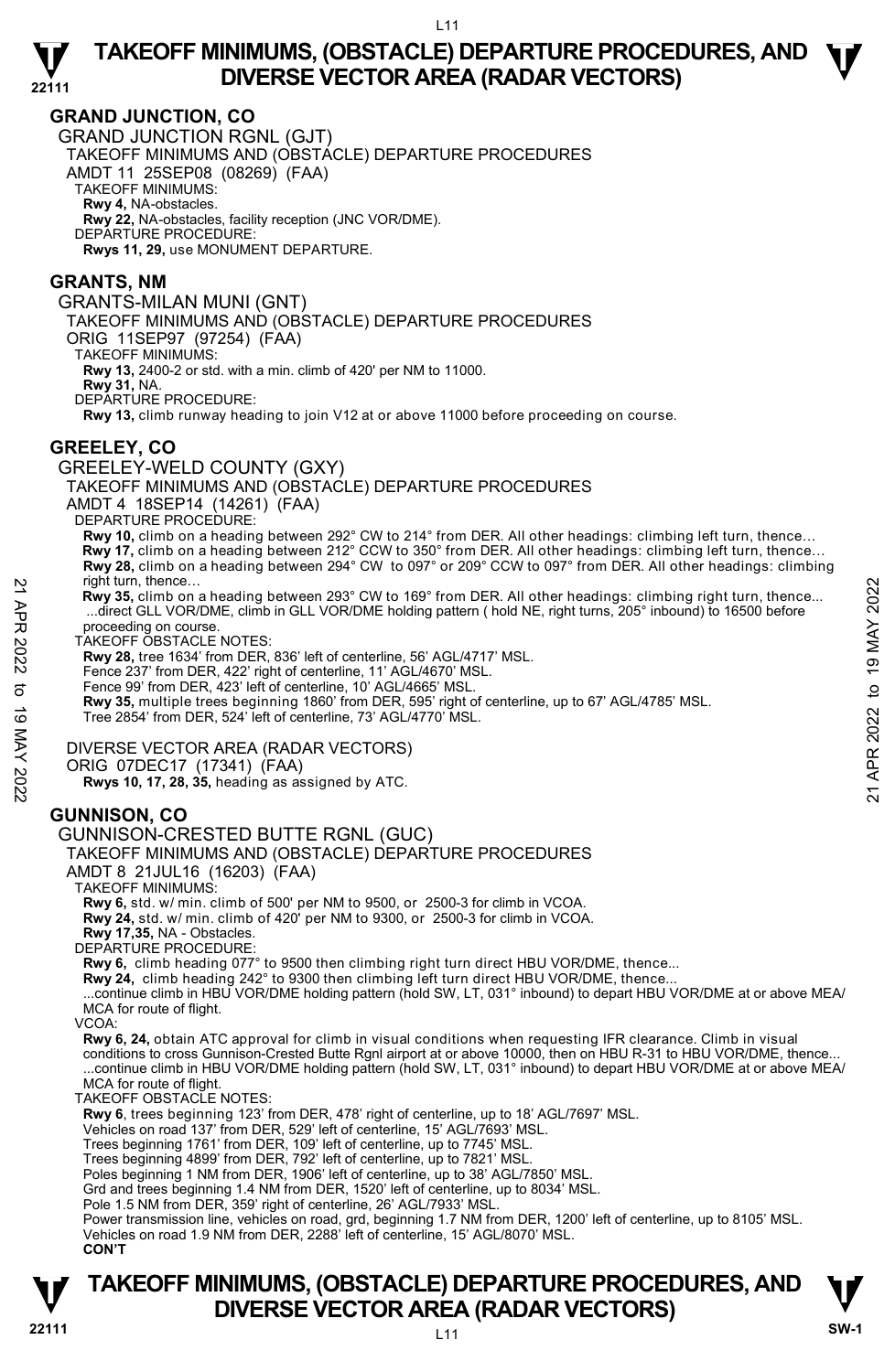



**22111** 

# **GUNNISON, CO (CON'T)**

GUNNISON-CRESTED BUTTE RGNL (GUC) (CON'T)

- Rwy 24, vehicles on road 570' from DER, 537' right of centerline, 15' AGL/7674' MSL. Trees beginning 757' from DER, 603' left of centerline, up to 54' AGL/7704' MSL.
- Pole 1126' from DER, 789' right of centerline, 7688' MSL.
- Trees beginning 1155' from DER, crossing centerline, up to 52' AGL/7721' MSL.
- Grd 1961' from DER, 1012' right of centerline, 7711' MSL.
- Trees beginning 1991' from DER, crossing centerline, up to 68' AGL/7717' MSL.
- Pole, grd, trees, beginning 2039' from DER, 191' right of centerline, up to 29' AGL/7726' MSL.
- Poles and bldgs beginning 2471' from DER, 1072' right of centerline, up to 7732' MSL. Tree 2614' from DER, 1033' right of centerline, 7734' MSL.
- Bldgs beginning 2656' from DER, 731' right of centerline, up to 34' AGL/7737' MSL.
- Pole, bldg, grd, beginning 2812' from DER, 902' right of centerline, up to 7754' MSL.
- Grd beginning 3114' from DER, 1153' right of centerline, up to 7761' MSL.
- Vehicles on road beginning 3439' from DER, 1229' right of centerline, 15' AGL/7771' MSL.
- Poles beginning 4262' from DER, 1459' right of centerline, up to 7800' MSL.
- Vehicles on road and poles beginning 4476' from DER, 1541' right of centerline, up to 7796' MSL.

### **HAYDEN, CO**

YAMPA VALLEY (HDN) TAKEOFF MINIMUMS AND (OBSTACLE) DEPARTURE PROCEDURES AMDT 3 02JUL09 (09183) (FAA) TAKEOFF MINIMUMS: **Rwy 10**, std. w/ min. climb of 400' per NM to 12200, or 3200-3 for climb in visual conditions. **Rwy 28**, std. w/ min. climb of 245' per NM to 9500, or 3200-3 for climb in visual conditions. DEPARTURE PROCEDURE: **Rwy 10**, climb on heading 147° to 12200 before proceeding on course. **Rwy 28,** climb on heading 238° to 9500 before proceeding on course. **Rwys 10, 28,** for climb in visual conditions: cross Yampa Valley airport at or above 9700 before proceeding on course. TAKEOFF OBSTACLE NOTES: **Rwy 10,** tree 241' from DER, 420' right of centerline, 100' AGL/6699' MSL. Tree 644' from DER, 340' left of centerline, 100' AGL/6699' MSL. Multiple transmission towers, beginning 3606' from DER, left to right of centerline, up to 145' AGL/6745' MSL. Terrain beginning 1714' from DER, 707' right of centerline, up to 6676' MSL. **HOBBS, NM**  LEA COUNTY RGNL (HOB) TAKEOFF MINIMUMS AND (OBSTACLE) DEPARTURE PROCEDURES ORIG-A 18OCT12 (12292) (FAA) TAKEOFF OBSTACLE NOTES: 22 TAKEOFF OBSTACLE NOTES:<br>
22 TAKEOFF OBSTACLE NOTES, 420' right of centerline, 100' AGL/6699' MSL.<br>
22 The 644' from DER, 340' left of centerline, 100' AGL/6699' MSL.<br>
22 The 644' from DER, 707' right of centerline, up

**Rwy 3,** multiple trees beginning 546' from DER, 811' right of centerline, up to 40' AGL/3700' MSL.<br>Sign 822' from DER, 694' left of centerline, 38' AGL/3676' MSL.

- 
- **Rwy 12,** road at DER, 112' right of centerline, 15' AGL/3654' MSL.
- **Rwy 17,** obstruction light on glideslope, 1014' from DER, 486' right of centerline, 37' AGL/3687' MSL.<br>**Rwy 21,** tree 1304' from DER, 726' right of centerline, 46' AGL/3690' MSL.
- 
- **Rwy 30,** wind sock 103' from DER, 280' left of centerline, 16' AGL/3675' MSL.
- Pole 1035' from DER, 540' right of centerline, 25' AGL/3689' MSL.
- **Rwy 35,** multiple fences, roads and poles beginning 103' from DER, across centerline, up to 37' AGL/3696' MSL.<br>Pole 299' from DER, 495' left of centerline, 25' AGL/ 3689' MSL.
- Pole 293' from DER, 94' right of centerline, 25' AGL/3682' MSL.

# **HOLLOMAN AFB (KHMN)**

ALAMOGORDO, NM

TAKEOFF MINIMUMS AND (OBSTACLE) DEPARTURE PROCEDURES

- 
- AMDT 2 07OCT21 (21280) (USAF) **Rwy 4,** terrain 16' from DER, 420' right of cntrln, 4084' MSL.
	- Aircraft tail 60' from DER, 546' right of cntrln, 20' AGL/4101' MSL. Tree 1.2 NM from DER, 2504' right of cntrln, 180' AGL/4301' MSL.
	- Tree 1.3 NM from DER, 2488' right of cntrln, 180' AGL/4301' MSL.
	- **Rwy 16,** tree 3326' from DER, 925' left of cntrln, 60' AGL/4113' MSL.
	-
	- Bldg 62' from DER, 270' right of cntrln, 10' AGL/4059' MSL. Bldg 57' from DER, 270' left of cntrln, 10' AGL/4060' MSL.
	- Tree 3084' from DER, 1216' left of cntrln, 60' AGL/4110' MSL.
	- Terrain 8' from DER, 320' left of cntrln, 4052' MSL. Terrain 0' from DER, 500' left of cntrln, 4052' MSL.
	-
	- Bldg 124' from DER, 90' left of cntrln, 9' AGL/4059' MSL.
	- Tree 1.1 NM from DER, 980' left of cntrln, 180' AGL/4219' MSL. Tree 5877' from DER, 2075' left of cntrln, 180' AGL/4223' MSL.
	- **CON'T**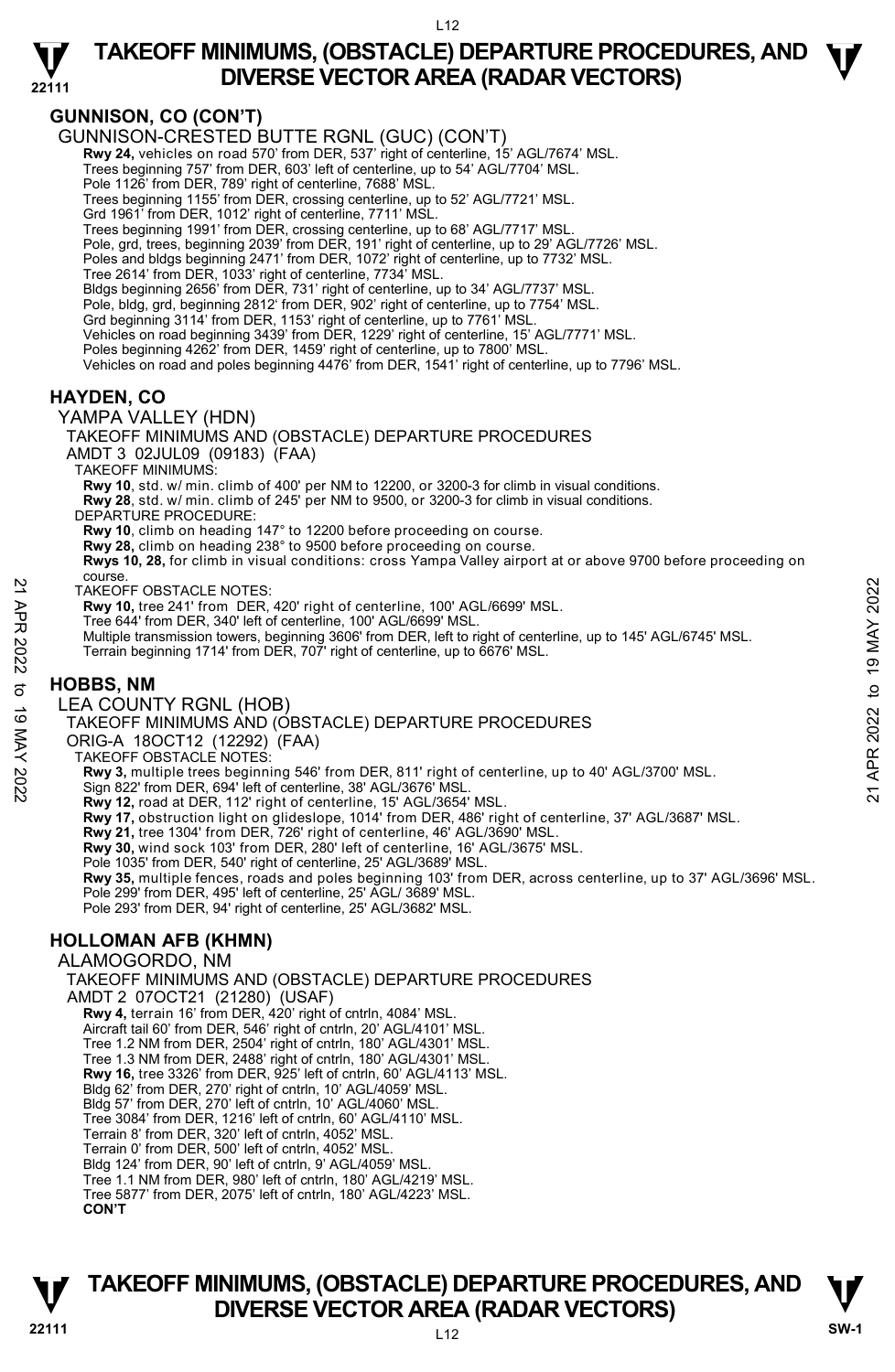

 $L13$ 

# **TAKEOFF MINIMUMS, (OBSTACLE) DEPARTURE PROCEDURES, AND <br>
ON/EDSE VECTOR AREA (BADAR) VECTORS) DIVERSE VECTOR AREA (RADAR VECTORS)**

# **HOLLOMAN AFB (KHMN) (CON'T)**

**22111** 

ALAMOGORDO, NM (CON'T) **Rwy 22,** terrain 0' from DER, 500' left of cntrln, 4058' MSL Terrain 14' from DER, 327' left of cntrln, 4058' MSL. Terrain 0' from DER, 28' right of cntrln, 4058' MSL. Terrain 53' from DER, 391' right of cntrln, 4058' MSL. Terrain 0' from DER, 353' right of cntrln, 4058' MSL. Terrain 0' from DER, 500' right of cntrln, 4059' MSL. Aircraft tail 26' inward of DER, 414' left of cntrln, 20' AGL/4069' MSL. Tree 1.2 NM from DER, 13' right of cntrln, 180' AGL/4252' MSL. Tree 5894' from DER, 2081' right of cntrln, 180' AGL/4258' MSL. **Rwy 25,** vehicle 1090' from DER, 591' left of cntrln, 12' AGL/4064' MSL. Aircraft tail 121' from DER, 232' left of cntrln, 20' AGL/4069' MSL. Terrain 0' from DER, 500' left of cntrln, 4054' MSL. Terrain 17' from DER, 450' left of cntrln, 4055' MSL. Terrain 18' from DER, 475' right of cntrln, 4055' MSL. Terrain 0' from DER, 500' right of cntrln, 4055' MSL. Terrain 63' from DER, 517' right of cntrln, 4055' MSL. Tree 1.3 NM from DER, 205' left of cntrln, 180' AGL/4258' MSL. Tree 6029' from DER, 1287' right of cntrln, 180' AGL/4252' MSL. **Rwy 34,** tree 1.1 NM from DER, 1408' left of cntrln, 180' AGL/4268' MSL. Tree 5950' from DER, 1781' right of cntrln, 180' AGL/4278' MSL. Terrain 8' from DER, 290' right of cntrln, 4083' MSL. DIVERSE VECTOR AREA (RADAR VECTORS)

ORIG 25FEB21 (21056) (USAF)

 **Rwy 4,** heading as assigned by ATC; required min. climb of 273' per NM to 12,000.  **Rwy 16,** heading as assigned by ATC; required min. climb of 229' per NM to 12,000.  **Rwy 22,** heading as assigned by ATC; required min. climb of 266' per NM to 12,000.  **Rwy 25,** heading as assigned by ATC; required min. climb of 264' per NM to 12,000.  **Rwy 34,** heading as assigned by ATC; required min. climb of 257' per NM to 12,000.

# **HOLYOKE, CO**

HOLYOKE (HEQ)

TAKEOFF MINIMUMS AND (OBSTACLE) DEPARTURE PROCEDURES AMDT 1 15DEC11 (11349) (FAA) TAKEOFF MINIMUMS: **Rwy 32,** 300-1 or std. w/min. climb of 280' per NM to 4000. TAKEOFF OBSTACLE NOTES: **Rwy 14,** trees 2011' from DER, 29' left of centerline, 100' AGL/3829' MSL. **Rwy 32,** trees 1009' from DER, 697' left of centerline, 100' AGL/3839' MSL. Tower 4448' from DER, 1036' left of centerline, 165' AGL/3886' MSL. **EXAMPLE 19 APROVE ASSAUT AND AVAILLY ONE CONSUMPTED ASSAUT AND CONSUMPTED ASSAUT AND CONSUMPTED ASSAUT AND CONSUMPTED ASSAUT AND CONSUMPTED AND CONSUMPTED AND CONSUMPTED AND TAKEOFF MINIMUMS:<br>
TAKEOFF MINIMUMS AND (OBSTA** 

# **KREMMLING, CO**

MC ELROY AIRFIELD (20V)

AMDT 1 21JAN98 (22111) (FAA)

TAKEOFF MINIMUMS AND (OBSTACLE) DEPARTURE PROCEDURES

TAKEOFF MINIMUMS:

**Rwy 9,** 2600-2 or std. with a min. climb of 370' per NM to 12700.

**Rwy 27,** 3200-2 or std. with a min. climb of 500' per NM to 12700. DEPARTURE PROCEDURE:

**Rwy 9,** climb runway heading to 10000, then climbing right turn. **Rwy 27,** climb runway heading to 10900, then climbing left turn. **All aircraft** proceed direct RLG VOR/DME. Continue climb to 13,000 in RLG holding pattern (hold SW, left turns, 051° inbound).

# **LA JUNTA, CO**

LA JUNTA MUNI (LHX) TAKEOFF MINIMUMS AND (OBSTACLE) DEPARTURE PROCEDURES AMDT 3A 31MAR16 (16091) (FAA) DEPARTURE PROCEDURE: **Rwy 8,** climb via heading 080°. **Rwy 12,** climb via heading 120°. **Rwy 26,** turn left heading 160°. **Rwy 30,** turn left heading 140°. **All aircraft,** intercept LAA R-238 (V210) to LAA VOR/DME. When at or above 8000 proceed on course. TAKEOFF OBSTACLE NOTES: **Rwy 26,** rod 196' from DER, 445' left of centerline, 10' AGL/4241' MSL. Fence 224' from DER, 198' right of centerline, 7' AGL/4235' MSL.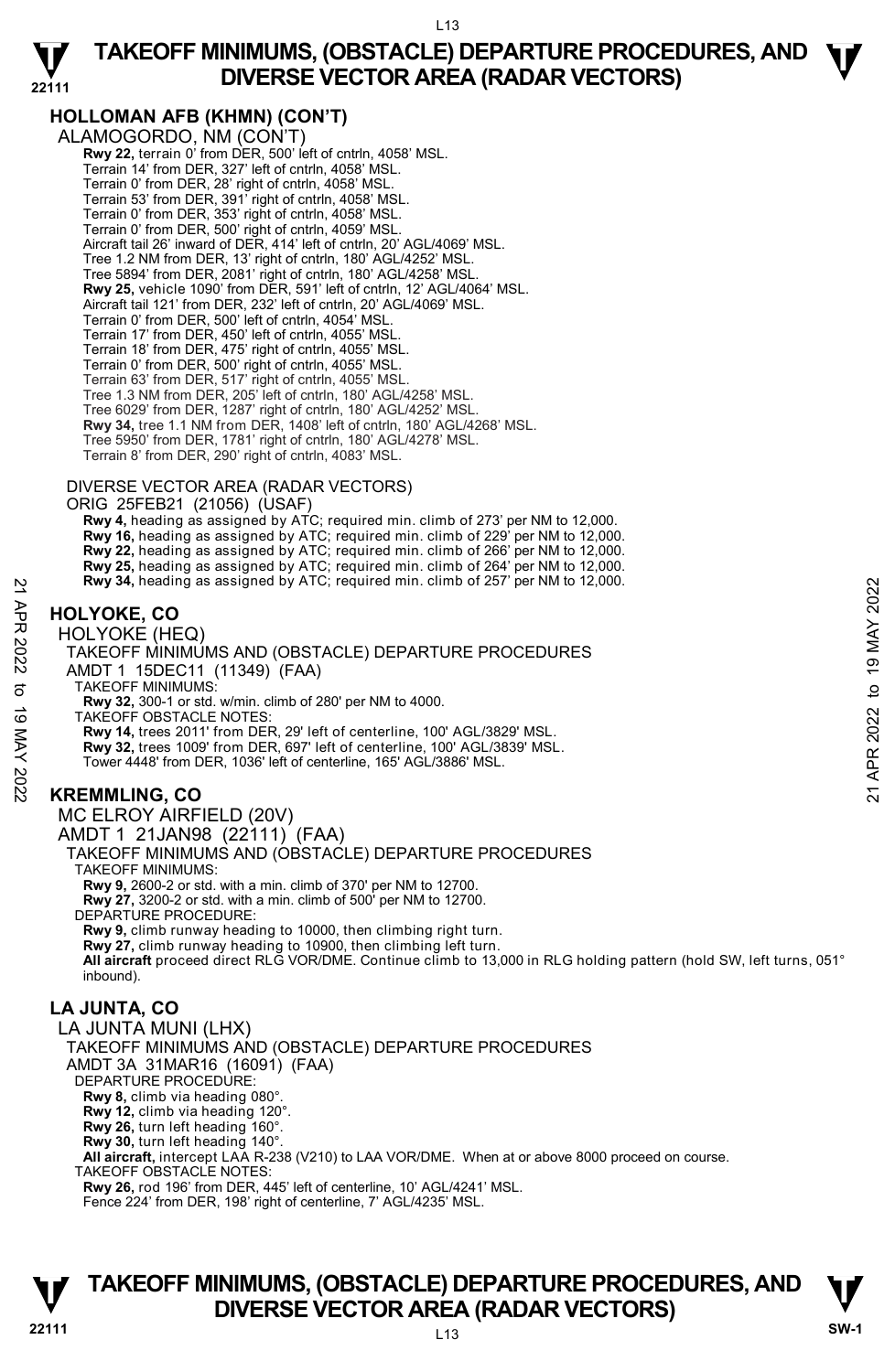

# **LAMAR, CO**

SOUTHEAST COLORADO RGNL (LAA)

TAKEOFF MINIMUMS AND (OBSTACLE) DEPARTURE PROCEDURES

ORIG-B 21MAY20 (20142) (FAA)

DEPARTURE PROCEDURE:

**Rwys 8, 36,** climbing left turn direct LAA VOR/DME, thence...

**Rwy 18,** climbing left/right turn direct LAA VOR/DME, thence...

**Rwy 26,** climbing right turn direct LAA VOR/DME, thence...

Aircraft departing LAA R-048 CW R-118 climb on course. All others continue climb in LAA holding pattern (north, right turns, 169° inbound) to 6000 before proceeding on course.

TAKEOFF OBŚTACLE NOTES

**Rwy 8,** tree 977' from DER, 415' left of centerline, 3725' MSL. **Rwy 18,** fence, terrain beginning 130' from DER, 341' left of centerline, up to 3724' MSL. Terrain beginning 433' from DER, 498' left of centerline, up to 3729' MSL. Fence 552' from DER, 398' left of centerline, 9' AGL/3733' MSL. Terrain 1309' from DER, 247' left of centerline, 3739' MSL.

### **LAS CRUCES, NM**

LAS CRUCES INTL (LRU)

TAKEOFF MINIMUMS AND (OBSTACLE) DEPARTURE PROCEDURES AMDT 2 18AUG16 (16231) (FAA)

TAKEOFF MINIMUMS:

**Rwys 4, 8, 12, 22, 26, 30,** 2500-3 for climb in visual conditions.

VCOA:

All runways, obtain ATC approval for climb in visual conditions when requesting IFR clearance. Climb in visual conditions to cross Las Cruces Intl southwest bound at or above 6500 on CUS VOR/DME R-038 to ZAXOX INT/DMN 27 DME. Continue climb in ZAXOX holding pattern (hold W, right turns, 094° inbound) to cross ZAXOX at or above MEA or assigned altitude for route of flight.

TAKEOFF OBSTACLE NOTES:

**Rwy 4,** bush beginning 67' from DER, 169' right of centerline, up to 8' AGL/4458' MSL.

Tree, bush, vegetation beginning 122' from DER, 180' right of centerline, up to 10' AGL/4460' MSL.

Tree, bush, pole, lt support structure beginning 8' from DER, 29' left of centerline, up to 4459' MSL.

Bush beginning 187' from DER, 372' left of centerline, up to 4462' MSL.

Tree, bush, vegetation beginning 192' from DER, 331' left of centerline, up to 4462' MSL.

Bush, tree beginning 347' from DER, 219' left of centerline, up to 4463' MSL.<br>Tree 463' from DER, 427' left of centerline, 4464' MSL.<br>Tree 480' from DER, 254' left of centerline, 4465' MSL.

Tree 520' from DER, 251' left of centerline, 4467' MSL.

**Rwy 8,** pole, It support structure, bush beginning 12' from DER, 29' left of centerline, up to 9' AGL/4437' MSL.<br>Bush beginning 46' from DER, 428' left of centerline, up to 4439' MSL. **EVALUATE SET THE AND THE SET AND THE SET AND THE SET AND A SET THE AUST.** Then beginning 122' from DER, 380' right of centerline, up to 4462' MSL.<br>
Tree, bush, pole, it support structure beginning 8' from DER, 29' left o

Bush 87' from DER, 487' left of centerline, 4440' MSL.

Bush beginning 188' from DER, 371' left of centerline, up to 5' AGL/4443' MSL.

Bush 240' from DER, 359' left of centerline, 4444' MSL. Trees beginning 360' from DER, 504' left of centerline, up to 4448' MSL.

Tree 542' from DER, 643' left of centerline, 4451' MSL.

**Rwy 12,** bush beginning 106' from DER, 351' right of centerline, up to 4443' MSL. **Rwy 22,** bush 30' from DER, 489' right of centerline, 4440' MSL.

Bush 5' from DER, 365' left of centerline, 4439' MSL.

Pole, It support structure beginning 11' from DER, 30' right of centerline, up to 3' AGL/4437' MSL.<br>Tree, bush beginning 31' from DER, 352' left of centerline, up to 4441' MSL.

Tree, bush beginning 126' from DER, 221' left of centerline, up to 9' AGL/4444' MSL.

**Rwy 26,** vegetation, lt support structure, pole beginning 4' from DER, 30' right of centerline, up to 5' AGL/4440' MSL.

Bush beginning 24' from DER, 358' right of centerline, up to 4444' MSL.<br>Tree, bush beginning 38' from DER, 245' right of centerline, up to 4445' MSL.<br>Tree, bush beginning 43' from DER, 173' right of centerline, up to 8' AG

Tree, bush, vegetation beginning 147' from DER, 260' right of centerline, up to 11' AGL/4449' MSL.

Bush 27' from DER, 451' left of centerline, 4439' MSL.

 **Rwy 30,** tree 12' from DER, 276' right of centerline, 4463' MSL.

Tree, bush beginning 15' from DER, 290' right of centerline, up to 10' AGL/4465' MSL.

Tree 52' from DER, 429' right of centerline, 11' AGL/4466' MSL. Trees beginning 135' from DER, 279' right of centerline, up to 13' AGL/4468' MSL.

Trees beginning 97' from DER, 318' left of centerline, up to 4466' MSL.

Trees beginning 230' from DER, 316' left of centerline, up to 4467' MSL. Tree 420' from DER, 544' left of centerline, 4468' MSL.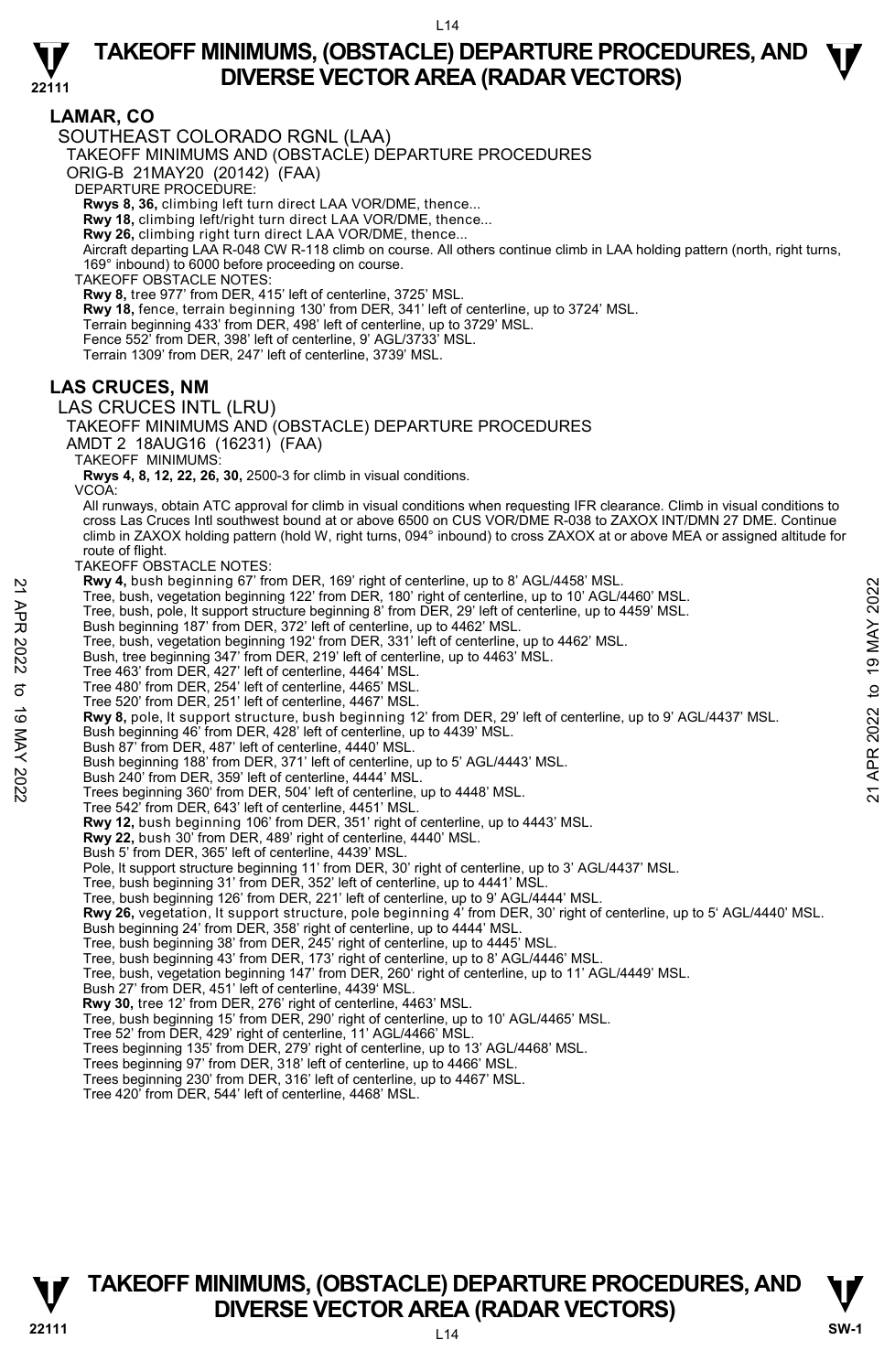

#### **LAS VEGAS, NM**

**22111**  LAS VEGAS MUNI (LVS) TAKEOFF MINIMUMS AND (OBSTACLE) DEPARTURE PROCEDURES AMDT 1 13APR06 (06103) (FAA) DEPARTURE PROCEDURE: **Rwys 2, 14** turn left/right. **Rwy 20,** turn left (except via FTI R-215). **Rwy 32,** turn right. Departures via FTI VORTAC R-001 CW R-215 climb on course. Departures via FTI VORTAC R-216 CW R-360 proceed direct FTI VORTAC. Climb in FTI VORTAC holding pattern (hold north, left turn, 192° inbound) to cross FTI at airway MEA/ MCA. (NOTE: climb in hold not authorized for turbojet aircraft). **LEADVILLE, CO**  LAKE COUNTY (LXV) TAKEOFF MINIMUMS AND (OBSTACLE) DEPARTURE PROCEDURES AMDT 2A 28FEB19 (19059) (FAA) DEPARTURE PROCEDURE: **Rwy 16,** use LOZUL (RNAV) DEPARTURE. **Rwy 34,** use DAVVY (RNAV) DEPARTURE. TAKEOFF OBSTACLE NOTES: **Rwy 16,** poles, signs beginning 9' from DER, 17' left of centerline, up to 2' AGL/9926' MSL. Pole 10' from DER, 17' right of centerline, 2' AGL/9926' MSL Trees beginning 180' from DER, 516' left of centerline, up to 9948' MSL. Transmission line, poles beginning 499' from DER, 632' left of centerline, up to 101' AGL/9989' MSL. **Rwy 34,** pole 10' from DER, 26' left of centerline, 2' AGL/9932' MSL. Trees beginning 18' from DER, 462' right of centerline, up to 9949' MSL. **LONGMONT, CO**  VANCE BRAND (LMO) TAKEOFF MINIMUMS AND (OBSTACLE) DEPARTURE PROCEDURES AMDT 2 03DEC20 (20338) (FAA) TAKEOFF MINIMUMS:  **Rwy 29**, std. w/min. climb of 370' per NM to 7000 or 7300 and 3 for VCOA. DEPARTURE PROCEDURE: **Rwy 11,** climbing left turn heading 022° to intercept GLL VOR/DME R-221 to 7000… **Rwy 29,** climbing right turn heading 063° to intercept GLL VOR/DME r-221 to 7000… …All aircraft proceed on GLL VOR/DME R-221 to GLL VOR/DME. Cross GLL VOR/DME at or above the MEA/MCA for the route of flight. TAKEOFF OBSTACLE NOTES: **Rwy 11,** sign 21' from DER, 204' left of centerline, 2' AGL/5032' MSL. Traverse way 203' from DER, 470' left of centerline, 5041' MSL. Tree 311' from DER, 518' left of centerline, 5042' MSL. Tree, building beginning 674' from DER, 528' right of centerline, up to 5059' MSL. Tree, pole beginning 842' from DER, 577' right of centerline, up to 5062' MSL. Tree 1812' from DER, 683' left of centerline, 5077' MSL. **Rwy 29,** terrain 12' from DER, 227' left of centerline, 5056' MSL. Tree 54' from DER, 320' right of centerline, 5058' MSL. 21 TAKEOFF MINIMUMS AND (OBSTACLE) DEPARTURE PROCEDURES<br>
22 TAKEOFF MINIMUMS:<br>
22 AMDT 2 03DEC20 (20338) (FAA)<br>
23 TAKEOFF MINIMUMS:<br>
23 TAKEOFF MINIMUMS:<br>
23 EMPARTURE PROCEDURE:<br>
23 EMPARTURE PROCEDURE:<br>
23 EMPARTURE PR

Tree 82' from DER, 154' left of centerline, 5071' MSL. Trees beginning 92' from DER, 112' left of centerline, up to 23' AGL/5082' MSL.

Tree 1056' from DER, 248' right of centerline, 5093' MSL.

Trees beginning 1088' from DER, 371' right of centerline, up to 77' AGL/5139' MSL.

Trees beginning 1203' from DER, 20' right of centerline, up to 80' AGL/5144' MSL.

Tree 1633' from DER, 612' left of centerline, 5102' MSL. Trees beginning 1757' from DER, 554' left of centerline, up to 5126' MSL.

Tree 2095' from DER, 176' left of centerline, 5127' MSL.<br>Tree 2518' from DER, 773' right of centerline, 5149' MSL.<br>Trees beginning 2571' from DER, 931' right of centerline, up to 5152' MSL.

Tree 3783' from DER, 1316' right of centerline, 5168' MSL.

Tree 3823' from DER, 1519' right of centerline, 5176' MSL. Trees beginning 4106' from DER, 979' right of centerline, up to 5177' MSL.

Trees beginning 4465' from DER, 1120' right of centerline, up to 5196' MSL.

Trees beginning 4519' from DER, 714' right of centerline, up to 93' AGL/5198' MSL. Tree 5482' from DER, 276' left of centerline, 5198' MSL.

#### DIVERSE VECTOR AREA (RADAR VECTORS)

ORIG 21JUL16 (20198) (FAA)

 **Rwy 11,** headings as assigned by ATC.

 **Rwy 29,** headings as assigned by ATC; requires min. climb of 370' per NM to 6500.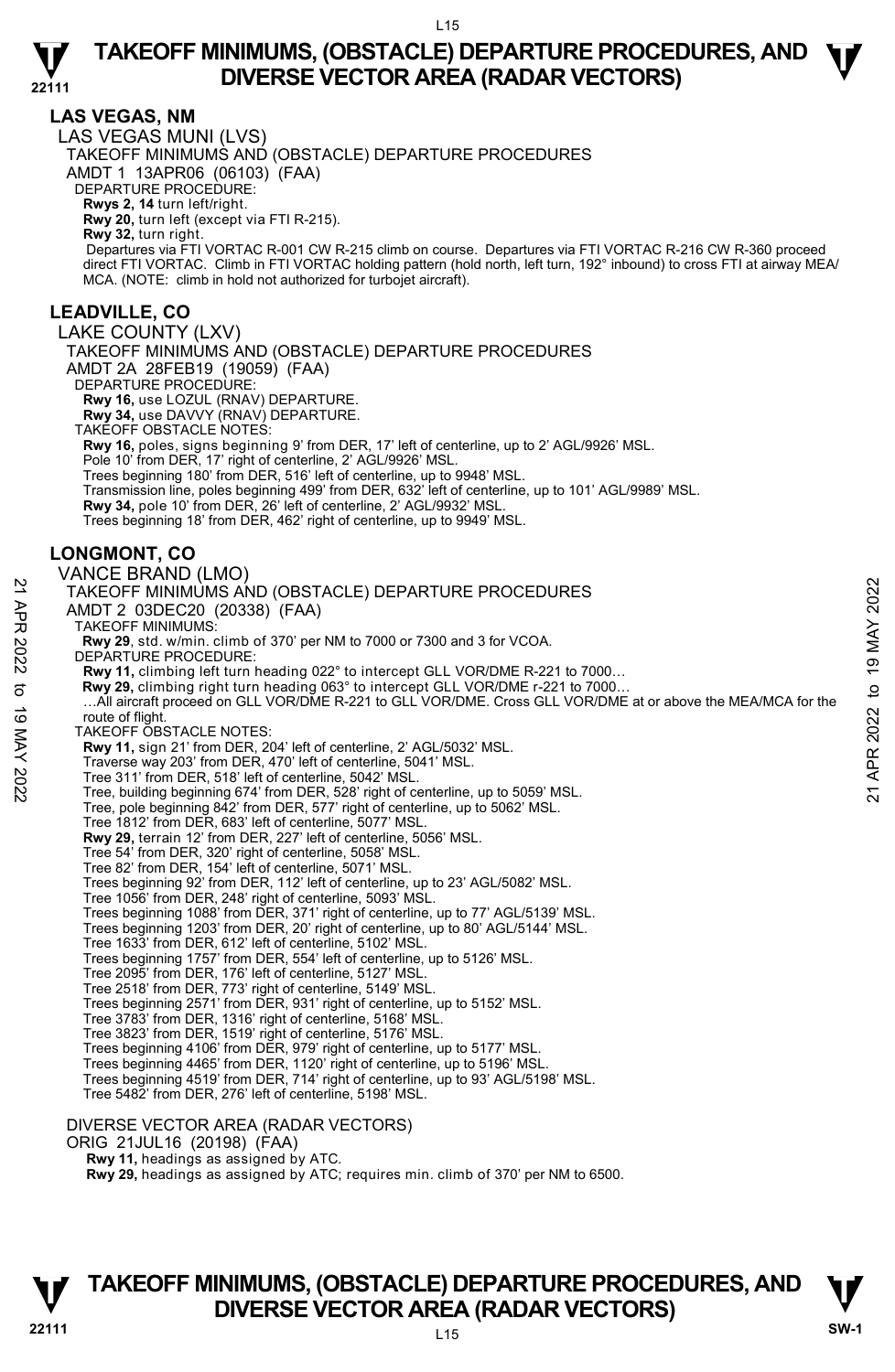### **LOS ALAMOS, NM**

**22111** 

LOS ALAMOS (LAM)

TAKEOFF MINIMUMS AND (OBSTACLE) DEPARTURE PROCEDURES

AMDT 1 31MAY12 (12152) (FAA)

TAKEOFF MINIMUMS:

**Rwy 27,** NA-obstacles and airport restriction. DEPARTURE PROCEDURE:

**Rwy 9,** climb heading 092° to intercept SAF R-354. Northbound climbing to 11000 on V83. Southbound climbing to 9000 on V83.

TAKEOFF OBSTACLE NOTES:

**Rwy 9,** terrain and trees beginning 101' from DER, 178' left and right of centerline, up to 60' AGL/7139' MSL.

#### **LOVINGTON, NM**

LEA COUNTY/ZIP FRANKLIN MEML (E06)

TAKEOFF MINIMUMS AND (OBSTACLE) DEPARTURE PROCEDURES

AMDT 1 30DEC99 (22027) (FAA)

DEPARTURE PROCEDURE:

**Rwy 3,** climb runway heading to 4700 before turning on course.

TAKEOFF OBSTACLE NOTES:

**Rwy 12,** 35' AGL power line 1250' from DER 150' right of centerline.

**Rwy 21,** 40' AGL tower 936' from DER 273' right of centerline.

**Rwy 30,** 50' AGL windmill 1800' from DER 50' right of centerline.

#### **MEEKER, CO**

MEEKER COULTER FLD (EEO)

TAKEOFF MINIMUMS AND (OBSTACLE) DEPARTURE PROCEDURES

AMDT 1 05JUN08 (21196) (FAA)

TAKEOFF MINIMUMS:

**Rwys 3, 21,** 4100-3 for climb in visual conditions.

DEPARTURE PROCEDURE:

**Rwys 3, 21,** for climb in visual conditions: cross Meeker Coulter Fld airport at or above 10500 before proceeding on course.

TAKEOFF OBSTACLE NOTES:

**Rwy 21,** multiple trees beginning 843' from DER, 20' left of centerline, up to 100' AGL/7190' MSL.

Multiple trees beginning 227' from DER, 187' right of centerline, up to 100' AGL/6862' MSL.

#### **MONTE VISTA, CO**

MONTE VISTA MUNI (MVI) TAKEOFF MINIMUMS AND (OBSTACLE) DEPARTURE PROCEDURES AMDT 4 07DEC17 (17341) (FAA) TAKEOFF MINIMUMS: **Rwys 10, 16, 28, 34,** NA - Rwy surfaces. DEPARTURE PROCEDURE: **Rwy 2,** climbing right turn direct ALS VORTAC, thence . . . **Rwy 20,** climbing left turn direct ALS VORTAC, thence . . . . . .climb-in-holding pattern (SE, right turn, 301° inbound) to cross ALS VORTAC at or above MEA for route of flight. TAKEOFF OBSTACLE NOTES: **Rwy 2,** NAVAID 10' from DER, 9' left of centerline, 2' AGL/7611' MSL. Tree 14' from DER, 203' right of centerline, 7612' MSL. Tree 111' from DER, 464' right of centerline, 8' AGL/7614' MSL. Tank 313' from DER, 444' left of centerline, 18' AGL/7626' MSL. Traverse way beginning 317' from DER, 383' right of centerline, up to 7621' MSL. Tower, poles beginning 401' from DER, 396' left of centerline, up to 48' AGL/7658' MSL.  **Rwy 2 ,** trees, poles beginning 910' from DER, 411' right of centerline, up to 57' AGL/7665' MSL. Tree 2558' from DER, 126' left of centerline, 7674' MSL. **Rwy 20,** NAVAID 11' from DER, 9' left of centerline, 7613' MSL. Fence 67' from DER, 283' left of centerline, 9' AGL/7615' MSL. EVALUE PROCEDURE:<br>
21 APP BEPARTURE PROCEDURE:<br>
21 APP RWS 3, 21, for climb in visual conditions: cross Meeker Coulter Fld airport at or above 10500 before proceeding on<br>
22 AMEGOFF OBSTACLE NOTES:<br>
22 TAKEOFF OBSTACLE NOT

#### **MONTROSE, CO**

MONTROSE RGNL (MTJ) TAKEOFF MINIMUMS AND (OBSTACLE) DEPARTURE PROCEDURES AMDT 4 07MAY09 (09127) (FAA) DEPARTURE PROCEDURE Use MONTROSE DEPARTURE.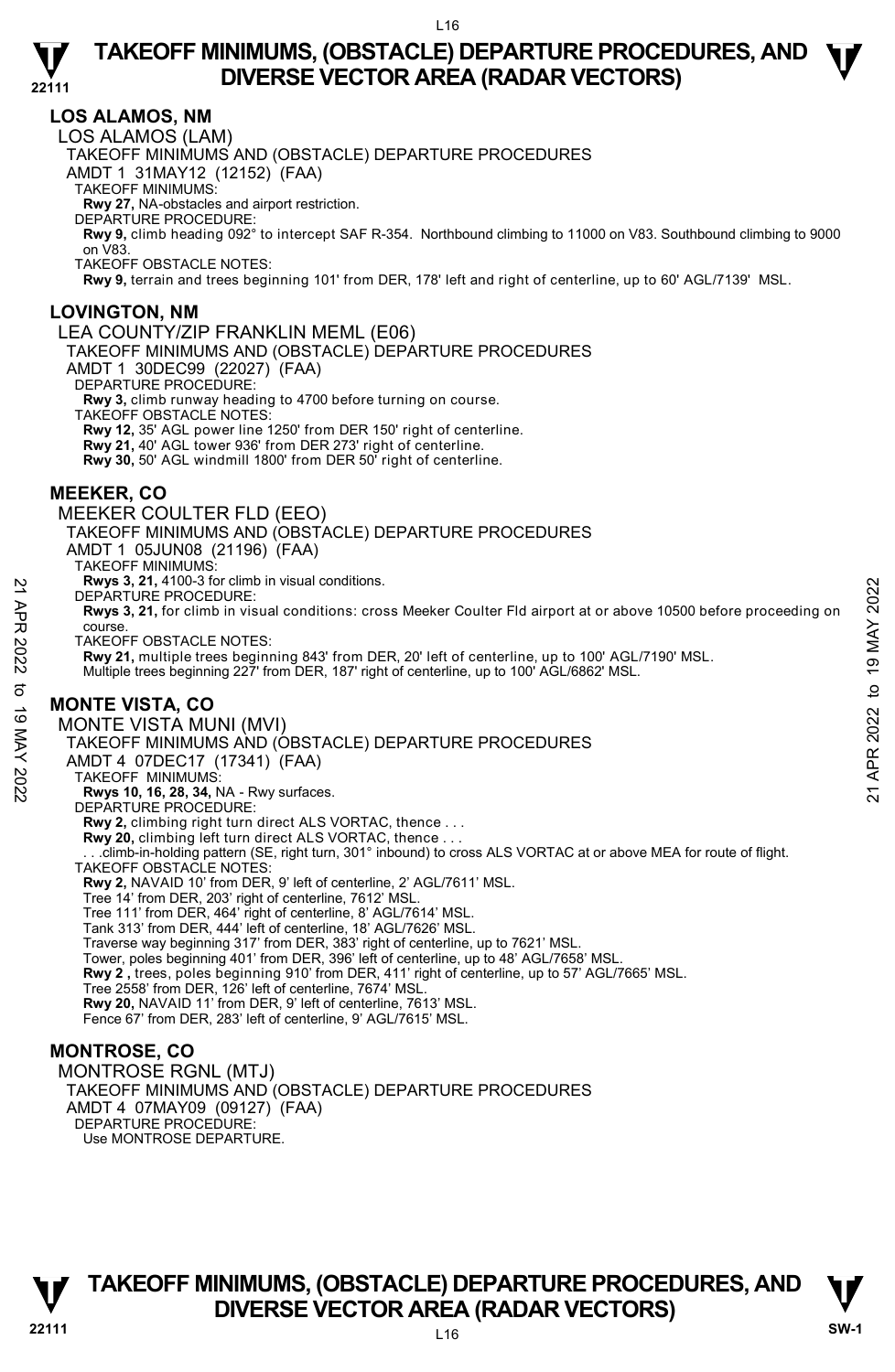**22111 MORIARTY, NM**  MORIARTY MUNI (0E0) TAKEOFF MINIMUMS AND (OBSTACLE) DEPARTURE PROCEDURES ORIG-A 19JUL18 (18200) (FAA) DEPARTURE PROCEDURE: **Rwy 8,** climb heading 079° to 7100 before proceeding on course. **Rwy 18,** climb heading 169° to 6900 before proceeding on course. **Rwys 26, 36,** climbing right turn direct OTO VOR, continue climb in OTO VOR holding pattern (hold east, RT, 254° inbound) to cross OTO VOR at or above MEA for route of flight. TAKEOFF OBSTACLE NOTES: **Rwy 8,** fence 86' from DER, 393' right of centerline, 4' AGL/6189' MSL. **Rwy 26,** bush 4' from DER, 462' right of centerline, 6207' MSL. Bush 67' from DER, 9' left of centerline, 6206' MSL. Tree 1689' from DER, 395' right of centerline, 6248' MSL. Tree 1851' from DER, 248' right of centerline, 49' AGL/6256' MSL. **Rwy 36,** windsock 63' from DER, 323' right of centerline, 11' AGL/6193' MSL. AWOS antenna 778' from DER, 605' left of centerline, 31' AGL/6218' MSL. Power transmission line 1323' from DER, 389' left of centerline, 6222' MSL. **NUCLA, CO**  HOPKINS FLD (AIB) TAKEOFF MINIMUMS AND (OBSTACLE) DEPARTURE PROCEDURES ORIG-A 24MAR22 (22083) (FAA) TAKEOFF MINIMUMS: **Rwys 11, 29,** NA-Environmental. DEPARTURE PROCEDURE: **Rwy 5, 23,** use NUCLA (RNAV) DEPARTURE. TAKEOFF OBSTACLE NOTES: **Rwy 5,** tree 5' from DER, 187' left of centerline, 5950' MSL. Vehicle on road and vegetation beginning 10' from DER, 175' right of centerline, up to 5964' MSL. Vehicle on road and trees beginning 49' from DER, 87' left of centerline, up to 5955' MSL. Vehicle on road, 167' from DER, 102' left of centerline, 5959' MSL. Vehicle on road and trees beginning 230' from DER, 8' right of centerline, up to 5965' MSL. Vehicle on road 269' from DER, 42' left of centerline, 5960' MSL. **Rwy 23,** vehicle on road and trees beginning 9' from DER, 27' right of centerline, up to 5910' MSL. Pole 11' from DER, 27' left of centerline, 5900' MSL. Price on road and trees beginning 10 Trom DER, 87 is right of centerline, up to 5955' MSL.<br>
Vehicle on road and trees beginning 49' from DER, 87' left of centerline, up to 5955' MSL.<br>
Vehicle on road and trees beginning 2

Vehicle on road 19' from DER, 329' left of centerline, 5906' MSL.

Vehicle on road and trees beginning 30' from DER, 82' left of centerline, up to 5913' MSL.

# **PAGOSA SPRINGS, CO**

STEVENS FLD (PSO)

TAKEOFF MINIMUMS AND (OBSTACLE) DEPARTURE PROCEDURES

ORIG 14FEB08 (21280) (FAA)

TAKEOFF MINIMUMS:

**Rwy 1,** std. w/min. climb of 437' per NM to 9600, or 1900-3 for climb in visual conditions. **Rwy 19,** std. w/min. climb of 296' per NM to 9300, or 1900-3 for climb in visual conditions.

DEPARTURE PROCEDURE:

**Rwy 1,** climbing right turn via heading 216° to intercept DRO VOR/DME R-066 to DRO VOR/DME .... for climb in visual conditions cross Stevens Fld airport south bound at or above 9400 MSL, then via DRO VOR/DME R-066 to DRO VOR/  $DME$ 

 **Rwy 19,** climb via heading 194° to intercept DRO VOR/DME R-075 to DRO VOR/DME .... for climb in visual conditions cross Stevens Fld airport south bound at or above 9400 MSL, then via DRO VOR/DME R-066 to DRO VOR/DME .... ... thence cross DRO VOR/DME at MEA/MCA for direction of flight before proceeding on course.

TAKEOFF OBSTACLE NOTES:

**Rwy 1,** terrain beginning 30' from DER, 53' left of centerline, up to 7697' MSL.<br>Terrain beginning 127' from DER, 69' right of centerline, up to 7681' MSL.

Multiple trees beginning 940' from DER, left and right of centerline, up to 100' AGL/7739' MSL.

**Rwy 19,** multiple trees beginning 664' from DER, 156' left of centerline, up to 100' AGL/7693' MSL.<br>Multiple trees beginning 1625' from DER, 5' right of centerline, up to 100' AGL/7698' MSL.

# **PORTALES, NM**

PORTALES MUNI (PRZ)

TAKEOFF MINIMUMS AND (OBSTACLE) DEPARTURE PROCEDURES ORIG 31MAY12 (12152) (FAA)

TAKEOFF OBSTACLE NOTES:

**Rwy 8,** train on tracks, 624' from DER, left and right of centerline, up to 23' AGL/4087' MSL. Terrain beginning 35' from DER, left and right of centerline, 4064' MSL.

Vehicles on road, 794' from DER, left and right of centerline, up to 17' AGL/4081' MSL.<br>**Rwy 19,** terrain beginning 13' from DER, left and right of centerline, 4080' MSL.

**Rwy 26,** terrain beginning 15' from DER, left and right of centerline, 4074' MSL.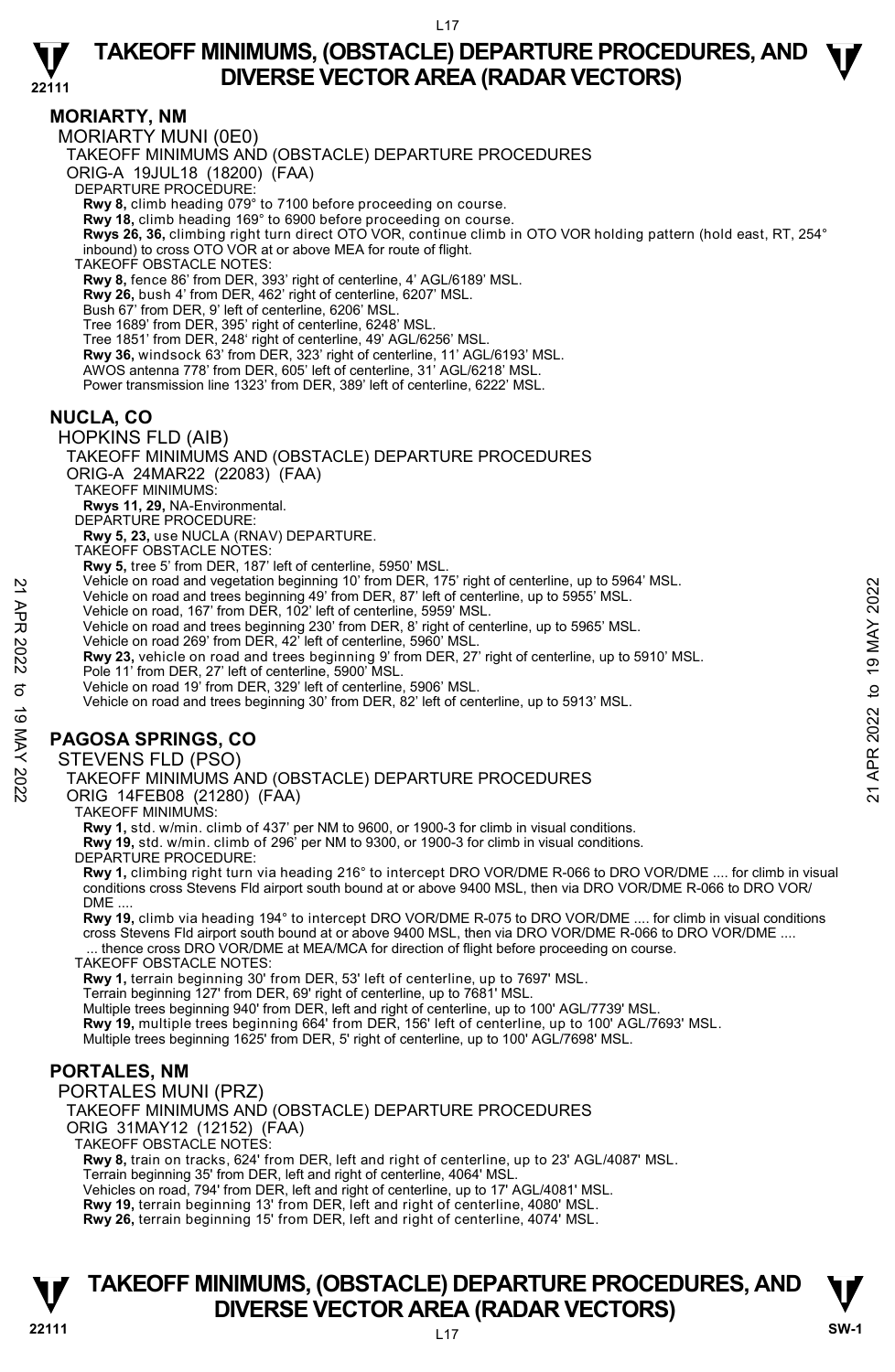

**PUEBLO, CO** 

PUEBLO MEML (PUB)

TAKEOFF MINIMUMS AND (OBSTACLE) DEPARTURE PROCEDURES

AMDT 7 26MAY16 (21056) (FAA)

TAKEOFF MINIMUMS:

**Rwys 8L, 26R,** NA, Environmental.

**Rwy 35,** 400-2¼ or std. w/min. climb of 343' per NM to 5200.

DEPARTURE PROCEDURE:

**Rwy 8R,** climb heading 080° to 5500, then climbing left turn to intercept PUB R-045 to PUB VORTAC, thence ... **Rwy 17,** climb heading 170° to 5800, then climbing left turn on heading 050° and PUB R-185 to PUB VORTAC, thence ...

 **Rwy 26L,** climb heading 260° to 5700, then climbing left turn on heading 070° and PUB R-225 to PUB VORTAC, thence

 **Rwy 35,** climb heading 350° to 5200, then climbing right turn on heading 150° and PUB R-005 to PUB VORTAC, thence ...

Continue climb in PUB VORTAC holding pattern (hold E, right turns, 249° inbound) to cross PUB VORTAC at or above MEA for route of flight.

TAKEOFF OBSTACLE NOTES:

**Rwy 8R**, rising terrain 378' from DER, 594' left of centerline, up to 4859' MSL.

**Rwy 17,** pole 666' from DER, 661' right of centerline, 46' AGL/4876' MSL.

**Rwy 26L,** rising terrain 26' from DER, 497' right of centerline, up to 4679' MSL.

**Rwy 35,** rising terrain 178' from DER, left and right of centerline, up to 4769' MSL.

Bushes beginning 23' from DER, left and right of centerline, up to 13' AGL/4750' MSL.

Transmission line towers beginning 1.1 NM from DER, left and right of centerline, up to 57' AGL/4950' MSL.

Radar reflector 995' from DER, on centerline, 4' AGL/4757' MSL.

Tree 3604' from DER, 1452' right of centerline, 4889' MSL.

Tree 1.5 NM from DER, 1854' right of centerline, 5069' MSL. Terrain 1.8 NM from DER, 3169' right of centerline, 5020' MSL.

### **RANGELY, CO**

RANGELY (4V0)

TAKEOFF MINIMUMS AND (OBSTACLE) DEPARTURE PROCEDURES RANGELY (4V0)<br>
TAKEOFF MINIMUMS AND (OBSTACLE) DEPARTURE PROCEDURES<br>
ORIG 19JUL18 (18200) (FAA)<br>
ORIG 19JUL18 (18200) (FAA)<br>
DEPARTURE PROCEDURE:<br>
RWS 7, 25, use ELIZZ (RNAV) DEPARTURE.<br>
RATON, NM<br>
RATON MUNI/CREWS FLD (R

ORIG 19JUL18 (18200) (FAA)

DEPARTURE PROCEDURE:

**Rwys 7, 25,** use ELIZZ (RNAV) DEPARTURE.

#### **RATON, NM**

#### RATON MUNI/CREWS FLD (RTN)

TAKEOFF MINIMUMS AND (OBSTACLE) DEPARTURE PROCEDURES

AMDT 1 07APR11 (21224) (FAA)

TAKEOFF MINIMUMS:

**Rwy 2,** std. w/min. climb of 251' per NM to 9600 or 2100-3 for climb in visual conditions. **Rwy 7,** std. w/min. climb of 367' per NM to 9300 or 2100-3 for climb in visual conditions.

DEPARTURE PROCEDURE:

**Rwy 2,** climbing right turn heading 090° and CIM VORTAC R-040 northeast bound to airway MEA, then on course to assigned altitude, or for climb in visual conditions, cross Raton Muni/Crews Fld at or above 8400 before proceeding on course.

 **Rwy 7,** for climb in visual conditions, cross Raton Muni/Crews Fld at or above 8400 before proceeding on course. **Rwy 20,** climb on CIM VORTAC R-040 southwest bound to airway MEA, if not at MEA by CIM VORTAC, turn south on V263-611 until reaching MEA, then on course to assigned altitude.

**Rwy 25,** climbing left turn heading 227° and CIM VORTAC R-040 southwest bound to airway MEA, if not at MEA by CIM VORTAC, turn south on V263-611 until reaching MEA, then on course to assigned altitude.

## **RIFLE, CO**

RIFLE GARFIELD COUNTY (RIL)

TAKEOFF MINIMUMS AND (OBSTACLE) DEPARTURE PROCEDURES

AMDT 11 01FEB18 (18032) (FAA)

TAKEOFF MINIMUMS:

**Rwy 8,** std. w/ min. climb of 400' per NM to 11900 or 5400 - 5 for VCOA.

DEPARTURE PROCEDURE:

**Rwy 8,** DME required. Climb on RIL VOR/DME R-083 to ZOBAK/7.41 DME, then climbing left turn direct RIL VOR/DME.<br>Climb in RIL VOR/DME holding pattern (hold E, right turn, 263° inbound) to cross RIL VOR/DME at or above MEA before proceeding enroute.

**Rwy 26,** use SQUAT DEPARTURE.

VCOA:

**Rwy 8,** obtain ATC approval for VCOA when requesting IFR clearance. Climb in visual conditions to cross Rifle Garfield County Airport at or above 10800 before proceeding on course.

TAKEOFF OBSTACLE NOTES:

**Rwy 8,** terrain beginning 155' from DER, 380' right of centerline, up to 5551' MSL. Pole 4049' from DER, 1379' right of centerline, 42' AGL/5642' MSL.

Obstruction light on NDB tower, 41' from DER, 300' left of centerline, 46' AGL/5586' MSL.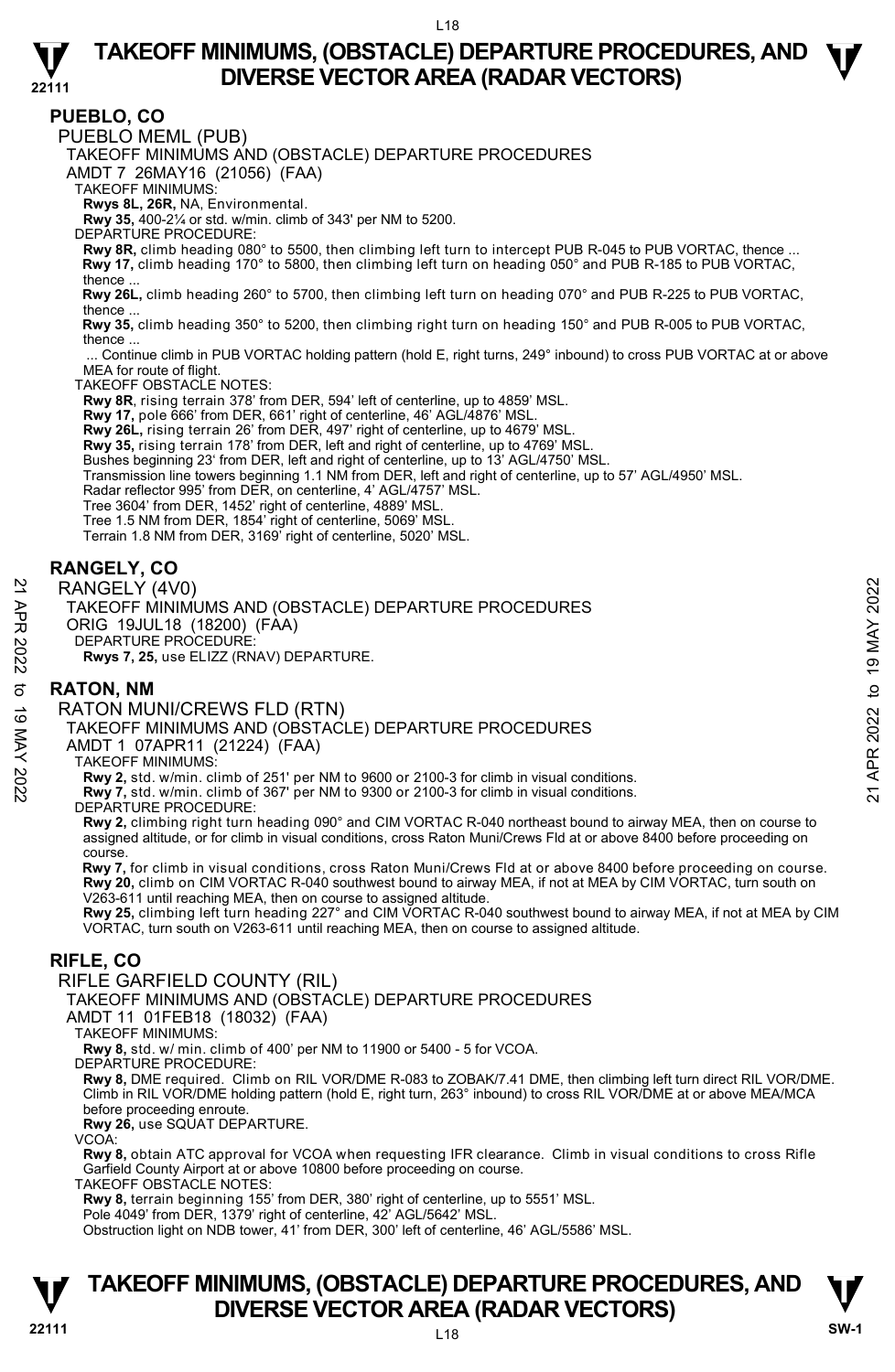

### **ROSWELL, NM**

ROSWELL AIR CENTER (ROW) TAKEOFF MINIMUMS AND (OBSTACLE) DEPARTURE PROCEDURES ORIG-B 26MAR20 (20086) (FAA) DEPARTURE PROCEDURE: **Rwy 35,** climbing left turn to 6000 on heading 277° to intercept CME R-323, upon reaching 6000 proceed on course. TAKEOFF OBSTACLE NOTES: **Rwy 35,** tower 1970' from DER 926' left of centerline, 93' AGL/3755' MSL **RUIDOSO, NM**  SIERRA BLANCA RGNL (SRR) TAKEOFF MINIMUMS AND (OBSTACLE) DEPARTURE PROCEDURES ORIG-A 25FEB21 (21056) (FAA) DEPARTURE PROCEDURE: Use CAPITAN DEPARTURE. TAKEOFF OBSTACLE NOTES: **Rwy 12,** terrain, 9' from DER, 5' right of centerline, 6722' MSL. Trees, beginning 61' from DER, 146' left of centerline, up to 6727' MSL. Tree, 99' from DER, 125' right of centerline, 6725' MSL. **Rwy 24,** tree, 648' from DER, 264' right of centerline, 11' AGL/6832' MSL. Trees, beginning 747' from DER, 300' left of centerline, up to 15' AGL/6835' MSL. Vehicle on road, 940' from DER, 39' left of centerline, up to 15' AGL/6854' MSL. Pole, 4427' from DER, 942' left of centerline, 45' AGL/6925' MSL. **Rwy 30,** sign, 47' from DER, 60' right of centerline, 6774' MSL. Sign, 72' from DER, 197' left of centerline, up to 2' AGL/6779' MSL. Vehicle on road, 436' from DER, 253' right of centerline, 15' AGL/6787' MSL. Tree, 692' from DER, 179' left of centerline, 6796' MSL. Building, tree, beginning 753' from DER, 308' left of centerline, up to 30' AGL/6808' MSL. Pole, 1092' from DER, 433' left of centerline, 76' AGL/6845' MSL. Pole, 1201' from DER, 633' left of centerline, 67' AGL/6847' MSL. Pole, 1693' from DER, 908' left of centerline, 69' AGL/6853' MSL. **SALIDA, CO**  SALIDA/HARRIET ALEXANDER FLD (ANK) TAKEOFF MINIMUMS AND (OBSTACLE) DEPARTURE PROCEDURES AMDT 1A 15AUG19 (21280) (FAA) TAKEOFF MINIMUMS: **Rwys 6, 24,** 6800-5 for VCOA. VCOA NA at night. VCOA: Obtain ATC approval for VCOA when requesting IFR clearance. Climb in visual conditions to cross Salida/Harriet Alexander Fld at or above 14200. For westbound V-95, climb on heading 263° to 17000 and proceed on course. For eastbound V-95, climb on heading 062° to 17000 and proceed on course. TAKEOFF OBSTACLE NOTES: **Rwy 6,** NAVAID, lighting beginning 5' from DER, 27' right of centerline, up to 3' AGL/7387' MSL. Fence, NAVAID, lighting beginning 6' from DER, 27' left of centerline, up to 8' AGL/7391' MSL. Trees beginning 22' from DER, 410' right of centerline, up to 7396' MSL. Tree 61' from DER, 287' left of centerline, 7392' MSL. Vehicle on road 2.4 NM from DER, 2608' right of centerline, 7778' MSL. Trees beginning 2.5 NM from DER, 1053' right of centerline, up to 7939' MSL. Trees beginning 2.5 NM from DER, 1345' right of centerline, up to 7961' MSL. **Rwy 24,** lighting 9' from DER, 28' right of centerline, 3' AGL/7525' MSL. Pole, lighting, NAVAID beginning 9' from DER, 27' left of centerline, up to 2' AGL/7525' MSL.<br>Tree, NAVAID beginning 21' from DER, 77' right of centerline, up to 7539' MSL. Trees beginning 52' from DER, 299' right of centerline, up to 7547' MSL. Vehicle on road 196' from DER, 402' left of centerline, 7541' MSL. Tree, fence beginning 340' from DER, 2' right of centerline, up to 7548' MSL. Pole, tree, fence beginning 373' from DER, 71' left of centerline, up to 16' AGL/7545' MSL. Tree, vehicle on road beginning 637' from DER, 66' left of centerline, up to 7565' MSL. Transmission line, pole, vehicle on road, tree beginning 666' from DER, 97' right of centerline, up to 65' AGL/7595' MSL. Tree 1031' from DER, 294' left of centerline, 7571' MSL. Tree, fence beginning 1045' from DER, 53' left of centerline, up to 7573' MSL. Trees beginning 1264' from DER, 228' left of centerline, up to 7596' MSL. Catenary 1295' from DER, 352' right of centerline, 57' AGL/7605' MSL.  **Rwy 24,** pole, tree, vehicle on road beginning 1364' from DER, 343' right of centerline, up to 57' AGL/7606' MSL. Trees beginning 1414' from DER, 211' left of centerline, up to 7603' MSL. Tree, vehicle on road beginning 1557' from DER, 67' left of centerline, up to 7604' MSL. Trees beginning 1729' from DER, 50' left of centerline, up to 7619' MSL. Tree, pole beginning 1963' from DER, 42' right of centerline, up to 7642' MSL. Pole, tree beginning 2831' from DER, 82' right of centerline, up to 66' AGL/7644' MSL. Pole 3575' from DER, 309' right of centerline, 59' AGL/7652' MSL. Transmission line, pole, tree beginning 3576' from DER, 64' right of centerline, up to 70' AGL/7664' MSL.  **CON'T**  Pole, 1201 from DER, 533 left of centerline, 67 AGL/6847 MSL.<br>
21 Pole, 1693' from DER, 908' left of centerline, 69' AGL/6853' MSL.<br>
22 SALIDA HARRIET ALEXANDER FLD (ANK)<br>
22 SALIDA HARRIET ALEXANDER FLD (ANK)<br>
23 TAKEOFF

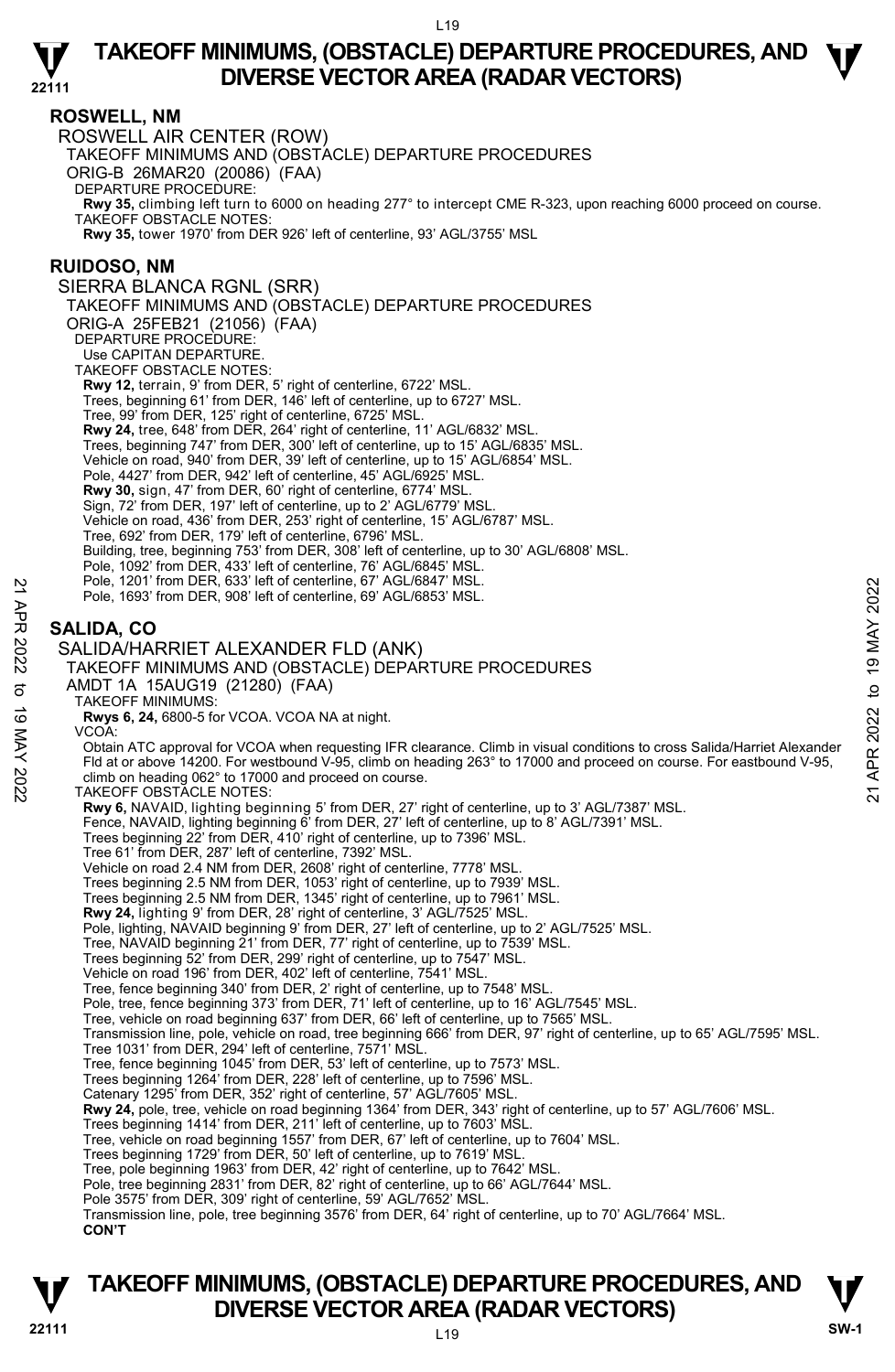

# **SALIDA, CO (CON'T)**

```
SALIDA/HARRIET ALEXANDER FLD (ANK) (CON'T) 
            Rwy 24 (CON'T), transmission line, pole, tree beginning 4197' from DER, 86' right of centerline, up to 74' AGL/7666' 
MSL. 
            Pole beginning 5110' from DER, 1319' right of centerline, up to 37' AGL/7667' MSL. 
            Building, pole beginning 5235' from DER, 553' right of centerline, up to 42' AGL/7675' MSL. 
Pole, tree beginning 5455' from DER, 394' right of centerline, up to 38' AGL/7676' MSL. 
            Pole, tree beginning 5575' from DER, 714' right of centerline, up to 36' AGL/7678' MSL. 
            Trees beginning 5849' from DER, 904' right of centerline, up to 7679' MSL. 
            Tree, pole beginning 1.2 NM from DER, 2180' right of centerline, up to 7741' MSL. 
            Pole, tree beginning 1.2 NM from DER, 2210' right of centerline, up to 39' AGL/7742' MSL. 
            Trees beginning 1.3 NM from DER, 2557' right of centerline, up to 7746' MSL. 
            Tree 1.4 NM from DER, 2760' right of centerline, 7749' MSL. 
Tree 1.4 NM from DER, 2837' right of centerline, 7752' MSL. 
            Trees beginning 1.5 NM from DER, 2162' right of centerline, up to 7764' MSL. 
            Pole, tree beginning 1.5 NM from DER, 965' right of centerline, up to 54' AGL/7769' MSL.
            Trees beginning 1.5 NM from DER, 2207' right of centerline, up to 7775' MSL. 
Pole 1.6 NM from DER, 1980' right of centerline, 36' AGL/7776' MSL. 
            Pole, tree beginning 1.6 NM from DER, 1760' right of centerline, up to 37' AGL/7779' MSL. 
            Pole 1.6 NM from DER, 1545' right of centerline, 36' AGL/7781' MSL.
            Pole, tree beginning 1.6 NM from DER, 1323' right of centerline, up to 38' AGL/7784' MSL. 
            Pole, tree beginning 1.6 NM from DER, 1168' right of centerline, up to 50' AGL/7791 ' MSL. 
            Pole, tree beginning 1.6 NM from DER, 2193' right of centerline, up to 33' AGL/7792' MSL.
            Pole 1.7 NM from DER, 2599' right of centerline, 35' AGL/7801' MSL.<br>Poles beginning 1.7 NM from DER, 1370' right of centerline, up to 34' AGL/7803' MSL.
            Pole 1.7 NM from DER, 2741' right of centerline, 33' AGL/7805' MSL. 
            Pole 1.8 NM from DER, 2828' right of centerline, 37' AGL/7812' MSL.<br>Poles beginning 1.8 NM from DER, 1582' right of centerline, up to 51' AGL/7817' MSL.
            Pole 1.9 NM from DER, 2968' right of centerline, 36' AGL/7819' MSL. 
            Pole 1.9 NM from DER, 2372' right of centerline, 38' AGL/7823' MSL. 
            Pole 1.9 NM from DER, 1791' right of centerline, 56' AGL/7831' MSL.
            Pole 2 NM from DER, 2750' right of centerline, 41' AGL/7832' MSL.
            Tree 2.1 NM from DER, 4041' right of centerline, 100' AGL/7825' MSL. 
            Tree 2.3 NM from DER, 4034' left of centerline, 100' AGL/7783' MSL. 
            Trees beginning 2.3 NM from DER, 4023' right of centerline, up to 100' AGL/7832' MSL. 
            Tree 2.3 NM from DER, 4242' left of centerline, 100' AGL/7825' MSL. 
            Tree 2.4 NM from DER, 4163' left of centerline, 100' AGL/7832' MSL. 
Tree 2.4 NM from DER, 4083' left of centerline, 100' AGL/7852' MSL. 
             Trees beginning 2.4 NM from DER, 4004' left of centerline, up to 100' AGL/7891' MSL. 
             Trees beginning 2.4 NM from DER, 4102' right of centerline, up to 100' AGL/7835' MSL. 
            Trees beginning 2.4 NM from DER, 3959' left of centerline, up to 100' AGL/7920' MSL. 
      SANTA FE, NM 
       SANTA FE MUNI (SAF) 
         TAKEOFF MINIMUMS AND (OBSTACLE) DEPARTURE PROCEDURES 
         AMDT 4A 24MAY18 (18144) (FAA) 
           TAKEOFF MINIMUMS: 
            Rwy 2, std. w/min. climb of 295' per NM to 9000. 
            Rwy 28, std. w/min. climb of 280' per NM to 7800. 
          DEPARTURE PROCEDURE: 
            Rwy 2, 10, 33, Climbing right turn direct SAF VORTAC, thence… 
            Rwy 15, Climb direct SAF VORTAC, thence… 
            Rwy 20, 28, Climbing left turn direct SAF VORTAC, thence…<br>...continue climb in SAF VORTAC holding pattern (hold se, right turns, 332° inbound) to cross SAF VORTAC at or above
            airway MEA/MCA for direction of flight. Pilots shall notify SAF air traffic control tower or Albuquerque Air Route Traffic 
            Control Center prior to flying this departure procedure.
          TAKEOFF OBSTACLE NOTES: 
            Rwy 10, vehicle on road beginning 7' from DER, on centerline, up to 15' AGL/6308' MSL. 
Vehicle on road beginning 172' from DER, 340' left of centerline, up to 15' AGL/6319' MSL. 
            Rwy 15, vegetation 75' from DER, 212' left of centerline, 15' AGL/6279' MSL. 
            Rwy 20, tree 85' from DER, 354' left of centerline, 13' AGL/6276' MSL. 
            Rising terrain 231' from DER, 471' right of centerline, 6282' MSL. 
            Rwy 28, bush 77' from DER, 479' right of centerline, 6290' MSL. 
            Pole 1.3 NM from DER, 1166' right of centerline, up to 98' AGL/6496' MSL. 
Pole 1.6 NM from DER, 2549' left of centerline, 78' AGL/6561' MSL. 
Pole 2 NM from DER, 2750' right of centerline, 41' AGL/7832' MSL.<br>
Tree 2.1 NM from DER, 2750' right of centerline, 100' AGL/7832' MSL.<br>
Tree 2.3 NM from DER, 4041' right of centerline, 100' AGL/7783' MSL.<br>
Tree 2.3 NM fr
```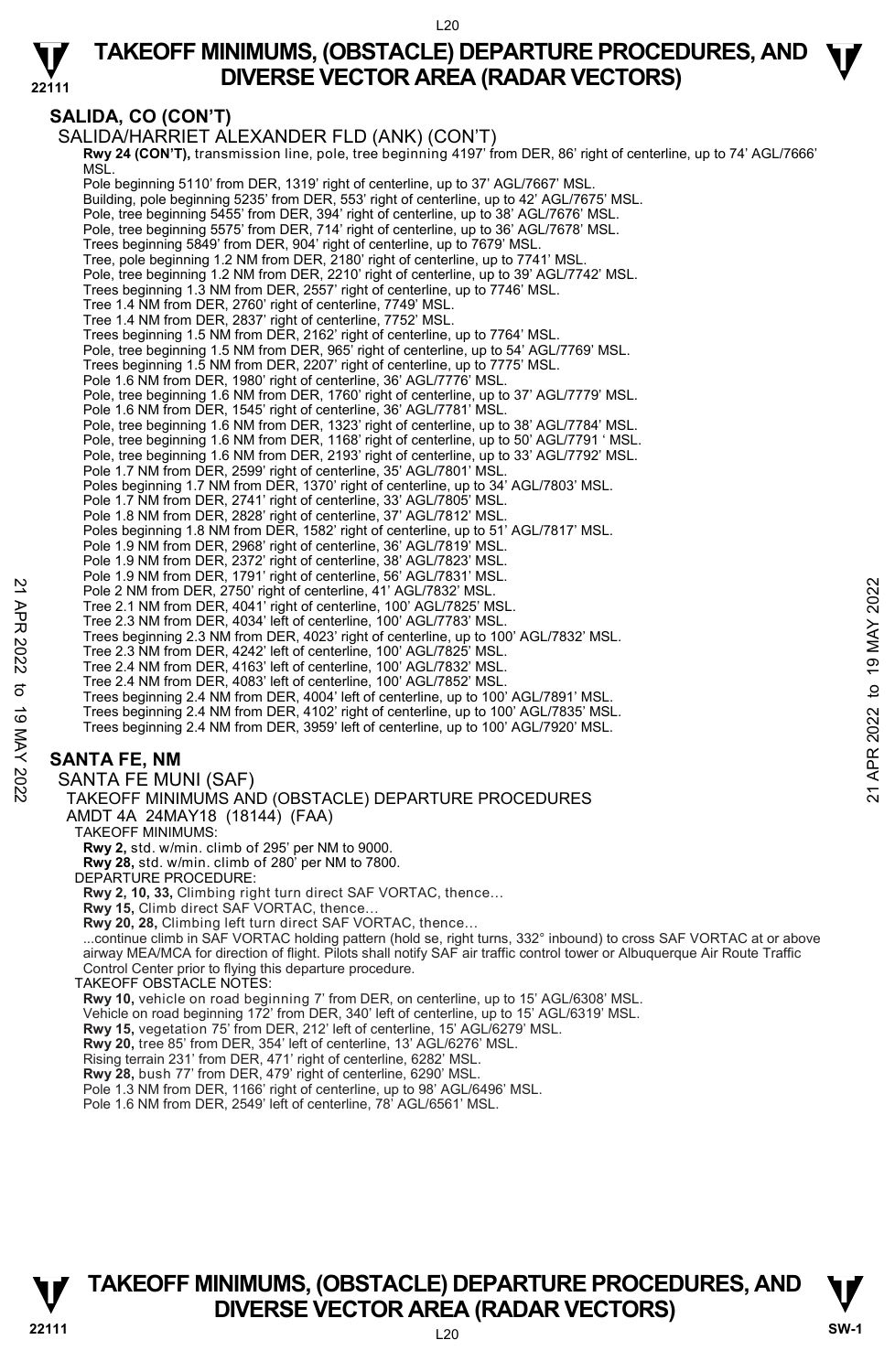

#### **SANTA TERESA, NM**

DONA ANA COUNTY INTL JETPORT (DNA)

TAKEOFF MINIMUMS AND (OBSTACLE) DEPARTURE PROCEDURES

ORIG-B 22JUN17 (17173) (FAA)

TAKEOFF MINIMUMS:

**Rwy 10,** std. with a min. climb of 430' per NM to 8500, or 2800-3 for VCOA. **Rwy 28,** std. with a min. climb of 365' per NM to 8300, or 2800-3 for VCOA.

VCOA:

**Rwys 10, 28,** obtain ATC approval for VCOA when requesting IFR clearance. Climb in visual conditions to cross Dona Ana County Intl Jetport at or above 6800 before proceeding on course.

TAKEOFF OBSTACLE NOTES:

**Rwy 10,** bushes and light support structure beginning 6' from DER, 29' left of centerline, up to 7' AGL/4115' MSL. Light support structure 9' from DER, 30' right of centerline, 1' AGL/4111' MSL. Bush 159' from DER, 518' right of centerline, 4115' MSL.

**Rwy 28,** light support structure 9' from DER, 29' right of centerline, 4112' MSL.

Sign 31' from DER, 250' left of centerline, 4113' MSL.

Railroad 1335' from DER, 837' left of centerline, 23' AGL/4148' MSL.

## **SILVER CITY, NM**

GRANT COUNTY (SVC) TAKEOFF MINIMUMS AND (OBSTACLE) DEPARTURE PROCEDURES AMDT 2 29MAY14 (14149) (FAA) TAKEOFF MINIMUMS: **Rwys 3,12,17,21,30,35,** NA-Environmental. DEPARTURE PROCEDURE: **Rwys 8, 26,** use SILVER CITY DEPARTURE.

### **SOCORRO, NM**

#### SOCORRO MUNI (ONM)

TAKEOFF MINIMUMS AND (OBSTACLE) DEPARTURE PROCEDURES

AMDT 3 27AUG09 (09239) (FAA)

TAKEOFF MINIMUMS:

# **Rwys 6,15,24,** NA-terrain.

 **Rwy 33,** 200-1¼ or std. w/ min. climb of 216' per NM to 5100, or alternatively, with standard TAKEOFF minimums and a normal 200'/NM climb gradient, TAKEOFF must occur no later than 1500' prior to DER. DEPARTURE PROCEDURE:

**Rwy 33**, climbing right turn via heading 030° and ONM VORTAC R-179 to ONM VORTAC, continue climb-in-hold (hold North, right turns, 182° inbound) to cross ONM VORTAC at or above MEA/MCA for direction of flight. TAKEOFF OBSTACLE NOTES: 21 TAKEOFF MINIMUMS AND (OBSTACLE) DEPARTURE PROCEDURES<br>
22 TAKEOFF MINIMUMS AND (OBSTACLE) DEPARTURE PROCEDURES<br>
22 TAKEOFF MINIMUMS AND (OBSTACLE) DEPARTURE PROCEDURES<br>
22 TAKEOFF MINIMUMS AND to 19 MAY 216<br>
22 TAWS 6,1

**Rwy 33,** trees beginning 67' from DER, 66' left of centerline, up to 15' AGL/4814' MSL.

Trees beginning 436' from DER, 438' right of centerline, up to 15' AGL/4814' MSL.

Tower 4996' from DER, 1161' left of centerline, 147' AGL/4947' MSL. Tower 5851' from DER, 584' right of centerline, 200' AGL/4956' MSL.

# **SPRINGFIELD, CO**

SPRINGFIELD MUNI (8V7) TAKEOFF MINIMUMS AND (OBSTACLE) DEPARTURE PROCEDURES ORIG-A 24MAY18 (18144) (FAA) TAKEOFF MINIMUMS: **Rwy 17**, 500-3 or std. w/ min. climb of 220' per NM to 5000. TAKEOFF OBSTACLE NOTES: **Rwy 17,** terrain 2' from DER, 148' right of centerline, 4388' MSL. Pole, vertical point beginning 9' from DER, 9' left of centerline, up to 4390' MSL. Fence 17' from DER, 445' right of centerline, 3' AGL/4396' MSL. Vehicle on road, terrain beginning 134' from DER, 494' right of centerline, up to 4410' MSL. Poles, tank beginning 403' from DER, 581' right of centerline, up to 30' AGL/4425' MSL. Antenna 2.5 NM from DER, 2924' right of centerline, up to 30' AGL/4425' MSL. Tower 2.5 NM from DER, 2923' right of centerline, 417' AGL/4802' MSL. **Rwy 35,** pole 9' from DER, 10' right of centerline, 3' AGL/4392' MSL. Fence 117' from DER, 446' left of centerline, 3' AGL/4394' MSL. Vehicle on road 222' from DER, 546' left of centerline, 4408' MSL. Poles beginning 539' from DER, 622' left of centerline, up to 28' AGL/4420' MSL. Pole 1195' from DER, 623' left of centerline, 29' AGL/4421' MSL.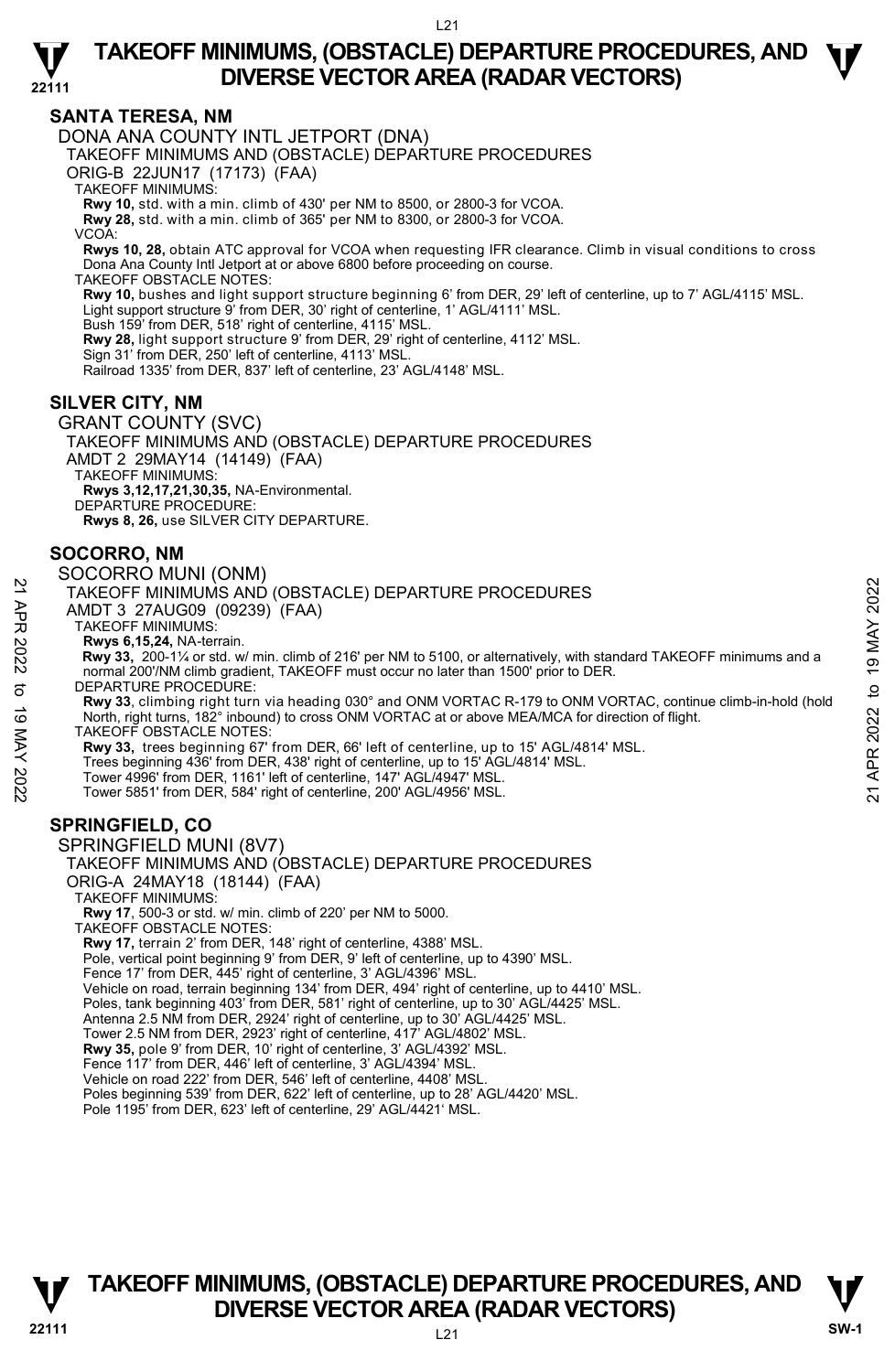

### **STEAMBOAT SPRINGS, CO**

STEAMBOAT SPRINGS/BOB ADAMS FLD (SBS)

TAKEOFF MINIMUMS AND (OBSTACLE) DEPARTURE PROCEDURES

AMDT 2 30JAN20 (21112) (FAA)

TAKEOFF MINIMUMS:

**Rwy 14**, std. w/min. climb of 657' per NM to 8900 or 3700-3 for VCOA. **Rwy 32,** std. w/min. climb of 519' per NM to 9600 or 3700-3 for VCOA.

DEPARTURE PROCEDURE:

**Rwy 14,** climbing right turn to 14000 on heading 220°, thence. . .

**Rwy 32,** climb on heading 323° to 7500, then climbing left turn to 14000 direct BQZ VOR/DME, thence. . .

. . .on BQZ R-172 to SBURG and hold, continue climb-in-hold to 14000 (hold south right turns, 352° inbound).

VCOA:

**All Rwys,** obtain ATC approval for VCOA when requesting IFR clearance. Climb in visual conditions to cross BQZ VOR/DME at or above 10400, continue climb to 14000 on BQZ R-172 to SBURG INT/BQZ 11.35 DME and hold, continue climb-in-hold to 14000 (hold south, right turns, 352° inbound).

TAKEOFF OBSTACLE NOTES:

**Rwy 14,** tree 171' from DER, 144' left of centerline, 6887' MSL.

**Rwy 32,** tree 1.6 NM from DER, 3107' right of centerline, 100' AGL/7169' MSL.

Trees beginning 1.7 NM from DER, 2988' right of centerline, up to 30' AGL/7219' MSL.

#### **STERLING, CO**

STERLING MUNI (STK)

TAKEOFF MINIMUMS AND (OBSTACLE) DEPARTURE PROCEDURES

AMDT 1 20SEP12 (12264) (FAA)

TAKEOFF MINIMUMS:

**Rwys 4, 22,** NA-Environmental. TAKEOFF OBSTACLE NOTES:

**Rwy 15,** pole 548' from DER, 441' right of centerline, 30' AGL/4040' MSL.

**Rwy 33,** multiple buildings, signs beginning 10' from DER, left and right of centerline, up to 16' AGL/4065' MSL.<br>Wall 192' from DER, 511' left of centerline, 6' AGL/4052' MSL.

Multiple trees beginning 573' from DER, 339' left of centerline, up to 41' AGL/4090' MSL.

#### **TAOS, NM**

TAOS RGNL (SKX)

TAKEOFF MINIMUMS AND (OBSTACLE) DEPARTURE PROCEDURES

AMDT 2 07DEC17 (17341) (FAA)

TAKEOFF MINIMUMS:

**Rwy 31,** std. w/ min. climb of 225' per NM to 8500 or 1100 - 3 for VCOA. DEPARTURE PROCEDURE:

**Rwy 4,** climbing left turn to intercept TAS VORTAC R-100 to TAS VORTAC. Do not exceed 240 K until TAS VORTAC. thence . . . Wall 192' from DER, 511' left of centerine, 6' AGL/4052' MSL.<br> **RADISHET MINIMUMS** AND (OBSTACLE) DEPARTURE PROCEDURES<br> **TAOS RGNL (SKX)**<br>
TAOS RGNL (SKX)<br>
TANEOFF MINIMUMS AND (OBSTACLE) DEPARTURE PROCEDURES<br>
AMDT 2 07DE

**Rwy 22,** climbing right turn to intercept TAS VORTAC R-150 to TAS VORTAC. Do not exceed 240 K until TAS VORTAC. thence

**Rwy 31,** climbing left turn to intercept TAS VORTAC R-125 to TAS VORTAC. Do not exceed 240 K until TAS VORTAC. thence

 . . .climb in TAS VORTAC holding pattern (hold S, right turn, 353° inbound) expect further clearance to 11700 before proceeding enroute.

VCOA:

**Rwy 31,** obtain ATC approval for VCOA when requesting IFR clearance. Climb in visual conditions to cross TAOS RGNL Airport at or above 8000, then on TAS R-117 to TAS VORTAC, thence climb in TAS VORTAC holding pattern (hold S, right turn, 353° inbound) to 11700 before proceeding enroute.

TAKEOFF OBSTACLE NOTES:

**Rwy 4,** wind indicator, pole beginning 122' from DER, 139' right of centerline, up to 15' AGL/7108' MSL. Road 163' from DER, 512' left of centerline, 7107' MSL.

Road 276' from DER, 512' left of centerline, 7108' MSL.

Pole 387' from DER, 547' left of centerline, 38' AGL/7127' MSL.

Pole, road, building, tree beginning 409' from DER, 307' left of centerline, up to 39' AGL/7131' MSL.<br>Tree 969' from DER, 358' left of centerline, 29' AGL/7134' MSL.

Pole beginning 1275' from DER, 626' right of centerline, up to 7134' MSL.

Pole 1429' from DER, 486' right of centerline, 31' AGL/7138' MSL. Pole 1603' from DER, 801' left of centerline, 7141' MSL.

**Rwy 22,** traverse way 36' from DER, 353' left of centerline, 7062' MSL.

Traverse way 173' from DER, 354' left of centerline, 7061' MSL.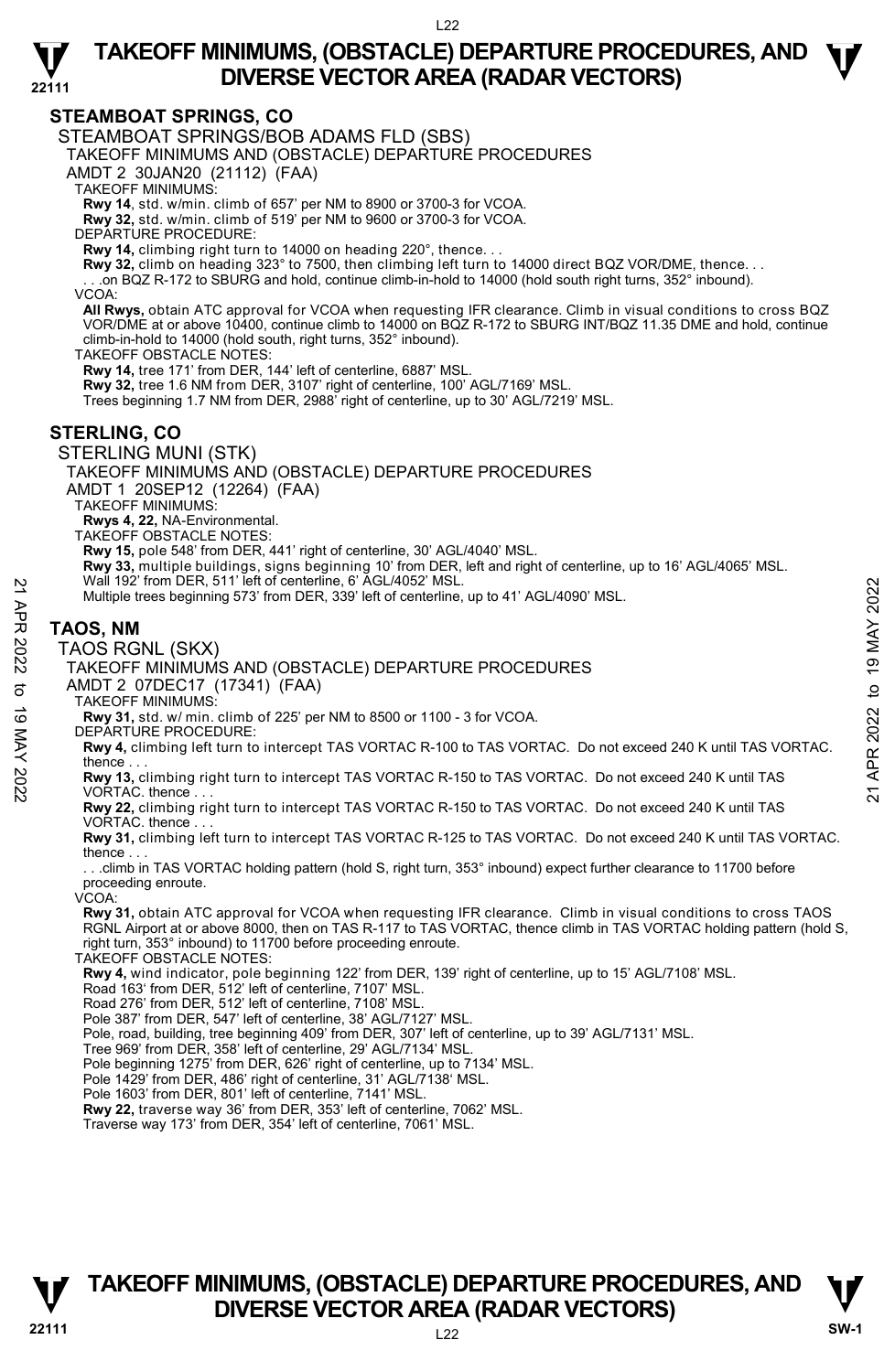

# **TELLURIDE, CO**

TELLURIDE RGNL (TEX) TAKEOFF MINIMUMS AND (OBSTACLE) DEPARTURE PROCEDURES AMDT 3 15OCT15 (15288) (FAA) TAKEOFF MINIMUMS: **Rwy 9**, NA-obstacles. **Rwy 27**, std. w/min. climb of 265' per NM to 10000, or 5400-3 for climb in visual conditions. DEPARTURE PROCEDURE: **Rwy 27,** climb to 12000 on heading 276° and the ETL R-096 to ETL VOR/DME. For aircraft departing V-382 southeast bound, continue climb-in-hold to 14200. VCOA: **Rwy 27,** obtain ATC approval for climb in visual conditions when requesting IFR clearance. Climb in visual conditions to cross Telluride RGNL airport westbound or above 14300 then proceed on ETL R-096 to ETL VOR/DME. TAKEOFF OBSTACLE NOTES: **Rwy 27,** terrain 174' from DER, 335' left of centerline, 9090' MSL. Terrain 286' from DER, 288' left of centerline, 9076' MSL. Fence 32' from DER, 430' left of centerline, 10' AGL/9106' MSL. Fence 154' from DER, 423' right of centerline, 15' AGL/9068' MSL. Fence 292' from DER, 422' right of centerline, 18' AGL/9065' MSL. Tree 32' from DER, 420' left of centerline, 72' AGL/9111' MSL. Tree 67' from DER, 495' left of centerline, 88' AGL/9126' MSL. Tree 70' from DER, 498' left of centerline, 86' AGL/9124' MSL. Tree 77' from DER, 415' left of centerline, 73' AGL/9111' MSL. Tree 173' from DER, 530' right of centerline, 41' AGL/9079' MSL. Tree 234' from DER, 385' left of centerline, 55' AGL/9093' MSL. Tree 385' from DER, 380' right of centerline, 56' AGL/9094' MSL. Tree 431' from DER, 266' right of centerline, 50' AGL/9088' MSL.

## **TRINIDAD, CO**

PERRY STOKES (TAD) TAKEOFF MINIMUMS AND (OBSTACLE) DEPARTURE PROCEDURES AMDT 5 15SEP16 (16259) (FAA) DEPARTURE PROCEDURE: Use TRINIDAD RNAV DEPARTURE. 21 TAKEOFF MINIMUMS AND (OBSTACLE) DEPARTURE PROCEDURES<br>
AMDT 5 15SEP16 (16259) (FAA)<br>
DEPARTURE PROCEDURE:<br>
22 DEPARTURE PROCEDURE:<br>
22 DEPARTURE PROCEDURE:<br>
23 TRUTH OR CONSEQUENCES, NM<br>
3 TRUTH OR CONSEQUENCES MUNI (TC

#### **TRUTH OR CONSEQUENCES, NM**

TRUTH OR CONSEQUENCES MUNI (TCS) TAKEOFF MINIMUMS AND (OBSTACLE) DEPARTURE PROCEDURES

AMDT 2 25APR19 (19115) (FAA)

TAKEOFF MINIMUMS:

**Rwys 1, 7, 11, 13, 15, 19, 25, 29, 31, 33,** std. w/min. climb of 370' per NM to 13000 or 3700-3 for VCOA. VCOA:

**Rwys 1, 7, 11, 13, 15, 19, 25, 29, 31, 33,** obtain ATC approval for VCOA when requesting IFR clearance. Climb in visual conditions to cross Truth or Consequences Muni airport at or above 8400 before proceeding on course. TAKEOFF OBSTACLE NOTES:

**Rwy 7,** tree 196' from DER, 47' left of centerline, 4823' MSL. **Rwy 13,** fence 39' from DER, 342' left of centerline, 7' AGL/4796' MSL. Vegetation 65' from DER, 115' left of centerline, 4809' MSL. **Rwy 31,** vegetation 57' from DER, 399' left of centerline, 4861' MSL. Vegetation 170' from DER, 519' left of centerline, 4866' MSL**. Rwy 33,** tower 527' from DER, 553' left of centerline, 66' AGL/4895' MSL.

# **TUCUMCARI, NM**

TUCUMCARI MUNI (TCC) TAKEOFF MINIMUMS AND (OBSTACLE) DEPARTURE PROCEDURES AMDT 2B 08NOV18 (18312) (FAA) DEPARTURE PROCEDURE: **Rwy 21,** climb on heading 208° until 5500 before turning right. **Rwy 26,** climb on heading 258° until 5500 before turning left. TAKEOFF OBSTACLE NOTES: **Rwy 3,** tree 98' from DER, 486' left of centerline, 4067' MSL. Tree 308' from DER, 499' left of centerline, 4072' MSL. Tree 354' from DER, 569' left of centerline, 4073' MSL. Tree 371' from DER, 485' left of centerline, 4087' MSL. **Rwy 8,** terrain 24' from DER, 331' left of centerline, 4040' MSL.<br>**Rwy 21,** electrical system 7' from DER, 60' right of centerline, 3' AGL/4041' MSL. Vehicles on road 425' from DER, crossing centerline, 15' AGL/4055' MSL. Transmission line, pole beginning 494' from DER, 469' left of centerline, up to 34' AGL/4067' MSL.<br>**Rwy 26,** vehicles on road 558' from DER, crossing centerline, 15' AGL/4079' MSL. Tree 595' from DER, 344' right of centerline, 4102' MSL.

Tree 847' from DER, 578' right of centerline, 4114' MSL.